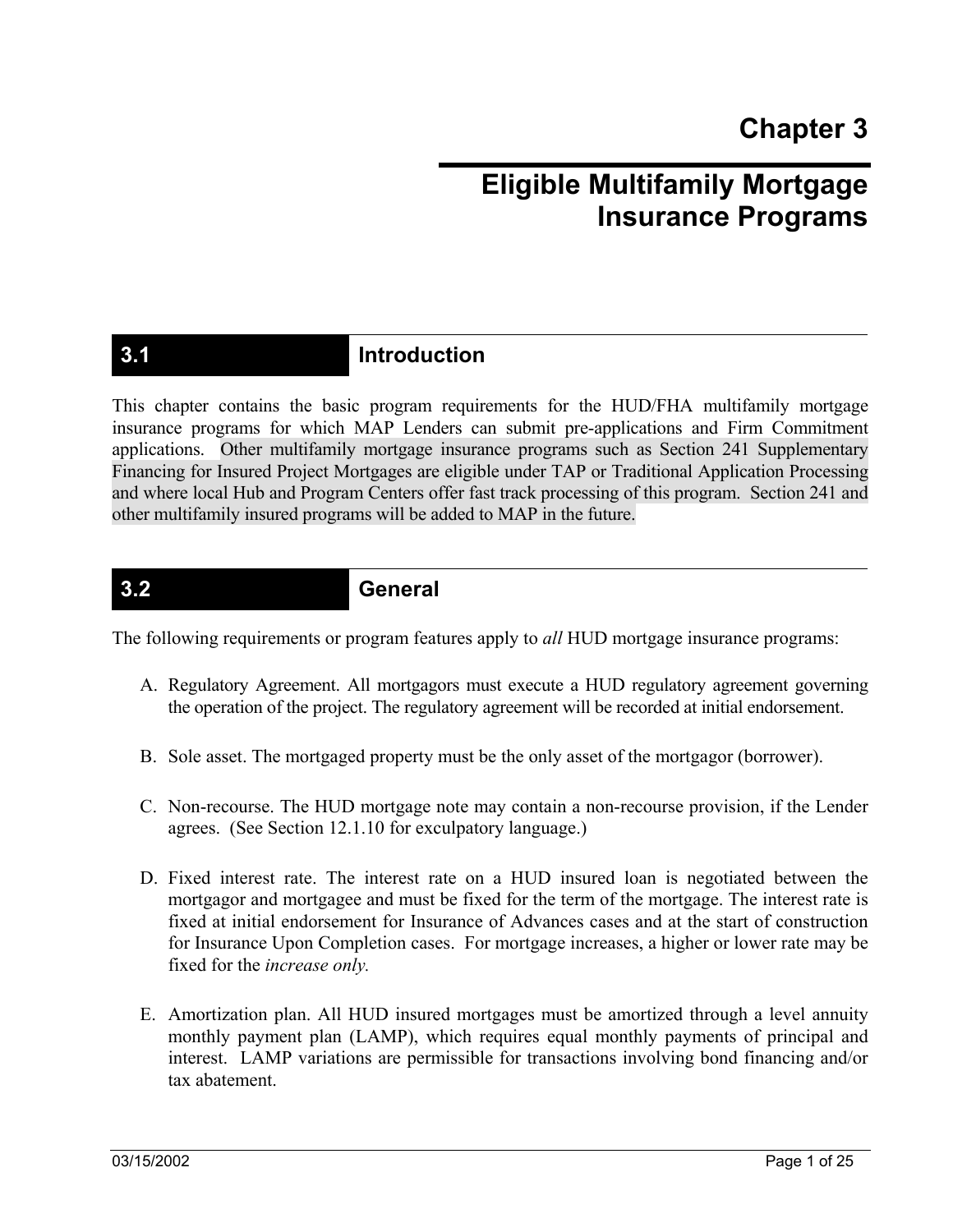- F. HUD application fee. The HUD Firm Commitment application fee is \$3 per thousand of requested mortgage amount.
- G. HUD inspection fee. The HUD inspection fee is \$5 per thousand of mortgage amount for new construction and \$5 per thousand of improvement costs for substantial rehabilitation. The inspection fee for loans insured pursuant to Section 223(f) is
	- 1. \$30 per unit where the repairs are \$3,000 or less per unit.
	- 2. 1% of the cost of repairs where repairs are more than \$3,000 per unit or the loan is insured under 232/223(f).
- H. HUD mortgage insurance premium. The HUD construction and annual mortgage insurance premiums are based on a percentage of the mortgage amount and may vary, depending on the type of project mortgage. The initial premium is payable in advance at initial endorsement/loan closing.
- I. Mortgagee fees and charges. The maximum financing fee the Lender may charge is 3.5% of the mortgage amount. (Higher fees up to 5.5% are permissible in bond transactions, for all MAP eligible programs. See Chapter 8 for details.) MAP Lenders can include Third Party costs as a mortgagable soft costs in the mortgage calculations. Include Third Party costs, i.e., appraisal, market study, PCNA, with Other Organization Costs, if any, in Section G., line 65 of Form HUD 92264. Third Party costs are included in the calculation of BSPRA where it is applicable. On the Form HUD-92264 HCF include Third Party costs along with any Organization Costs under Section H., Line 32.

The MAP Lender's Third Party Costs, reflected in Organization Costs are exempted from the 65 % initial endorsement disbursement rule. The rule only applies to the mortgagor's organizational costs.

- J. Fair Housing and Equal Opportunity. Mortgagors and all contractors and subcontractors must comply with all HUD Fair Housing and Equal Opportunity requirements, including selection of occupants, employment, physical and programmatic accessibility (See 24 CFR Part 100 and subsequent sections), and "Affirmative Fair Housing Marketing" (24 CFR Part 200.600 and Handbook 8025.1 Revision 2).
- K. Previous Participation. All principals in the proposed transaction must submit detailed information on Form 2530 regarding previous participation in governmental housing transactions in order to be approved by HUD for participation in any program of mortgage insurance.
- L. Occupancy. Except in the case of a project specifically designed exclusively for the elderly (age 62 and over) or insured under Section 232, the mortgagor must certify that it will not discriminate against families with children.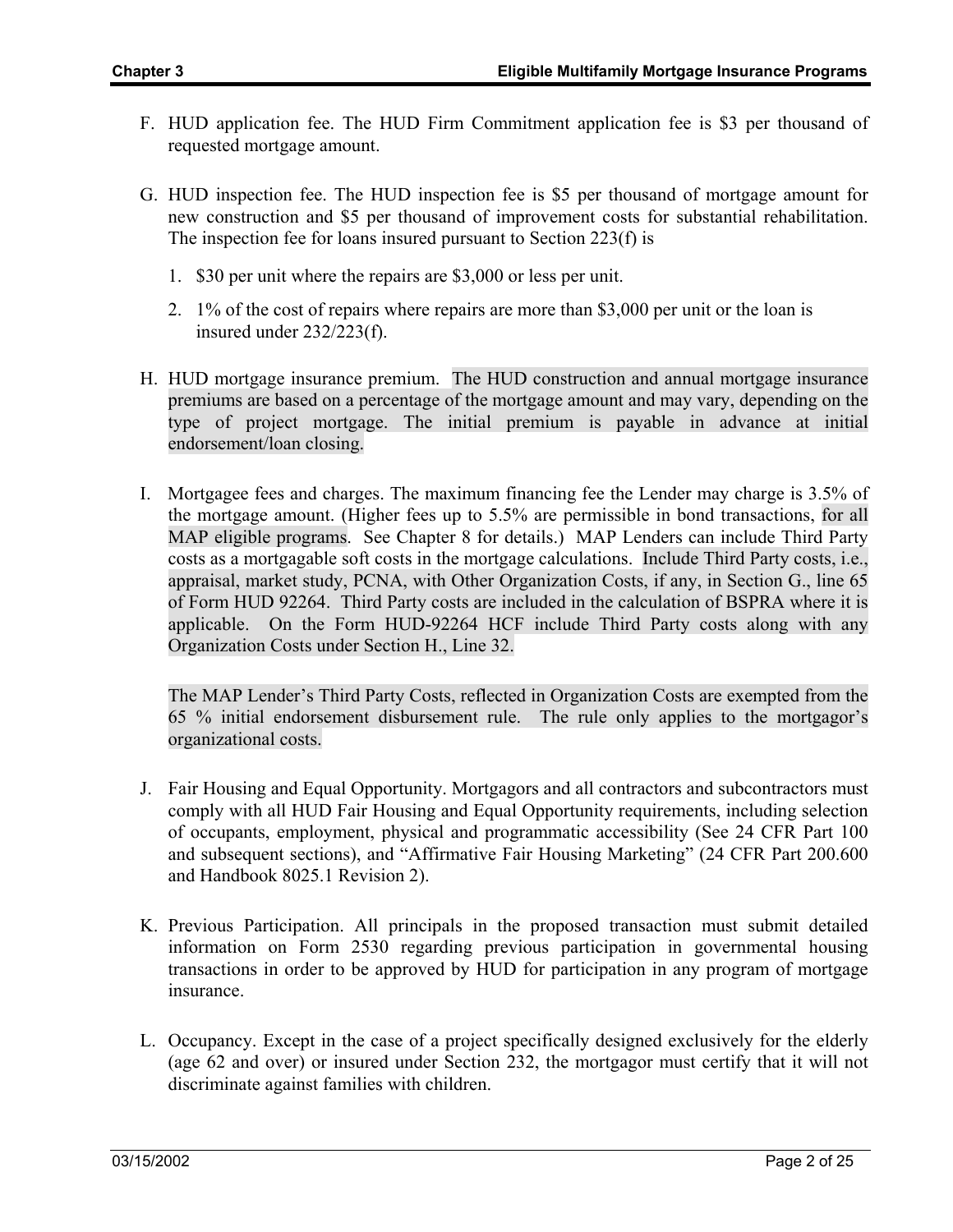- M. HUD's Fiscal Procedures are contained in HUD Handbook 4410.1 Revision 2.
- N. Bridge or Gap Financing. This is generally defined as, a loan spanning the gap between the termination of a short-term loan and the start of another long-term loan and is permitted as long as any recent indebtedness placed against the project was not in an effort to increase the mortgage or circumvent outstanding policy.
- O. Transient Housing/Hotel Services Prohibition. Section 513 of the National Housing Act prohibits the use of the mortgage insurance programs for transient or hotel purposes. Leases for less than 30 days are prohibited. The mortgagor cannot execute leases for less than 30 days nor provide occupants with hotel services such as maid service, furnishing and laundering of linens, room service and bellboys.
- P. Small Properties. Small properties may be processed using MAP, however, there are no special processing procedures for these projects.



**3.3 New Construction/ Substantial Rehabilitation Multifamily Rental Apartments: Eligible Programs – Sections 221(d)(4), 221(d)(3), and 220** 

MAP Lenders can submit requests for pre-application review and Firm Commitment applications for the following programs

- Section  $221(d)(4)$ : general
- Section  $221(d)(3)$ : nonprofit mortgagor only
- Section 220: private or public

Condominium project mortgages (under Section 234(d)) and Cooperatives (under Section 213 or Section 221(d)(3)) are not currently eligible for MAP review procedures. Programs that are not currently covered by MAP may still be processed using the applicable processing center's TAP or pre-MAP FASTRACK Guidelines until such time as MAP is expanded to include that program.



## **3.4 New Construction/Substantial Rehabilitation Multifamily Rental Apartments: Requirements and Program Features**

A. HUD can insure loans for 5 or more residential units with complete kitchens and baths for both the construction and permanent loan (called Insurance of Advances) or just the permanent loan (called Insurance Upon Completion).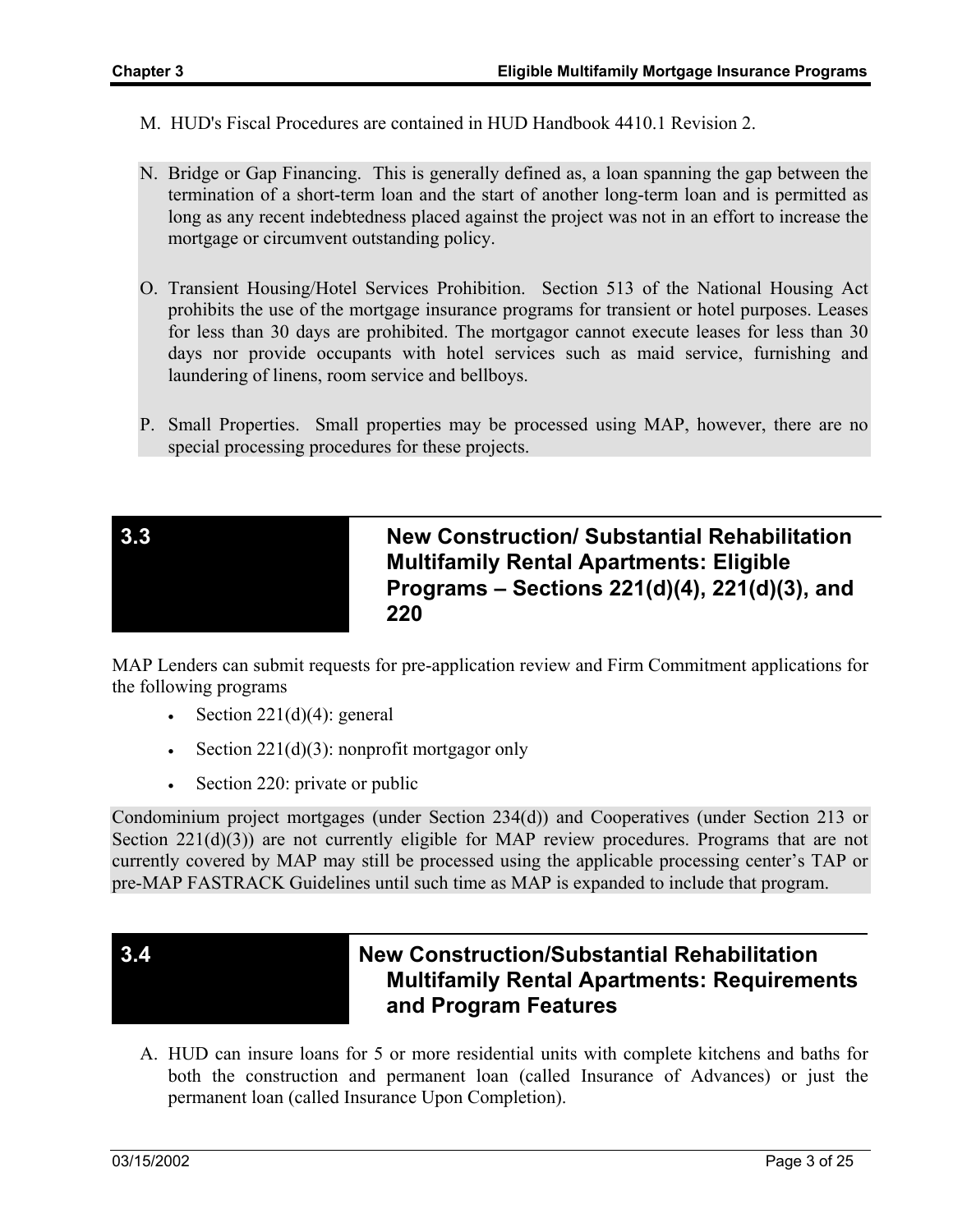- B. New Construction: generally, proposed construction of improvements where no work has been done to the site prior to the initial endorsement of the loan.
	- 1. Work can begin after issuance of a HUD Firm Commitment with specific approval caseby-case from the HUD Field Office using the Early Construction Start process.
	- 2. Construction may not start on Insurance Upon Completion projects until issuance of a Firm Commitment.
- C. Substantial Rehabilitation: a property qualifies as substantial rehabilitation if it meets one of the following criteria:
	- 1. The cost of repairs, replacements and improvements exceeds the *greater* of 15% of the estimated replacement cost after completion of all repairs, replacements, and improvements, or \$6500 per unit adjusted by the local HUD Field Office high cost percentage for that area, *or*
	- 2. Two or more major building components are being substantially replaced. Additions are permitted in substantial rehabilitation projects, but the costs for the additions of new units (not building component additions) are *not* included in the eligibility test.
- D. Mortgage Term. The maximum term is 40 years or  $\frac{3}{4}$  of the remaining economic life of the property.
- E. Prepayment Restrictions. HUD permits prepayment restrictions in connection with the financing. (See Appendix.)
- F. Cost certification. The mortgagor is required to submit a cost certification prepared by an independent public accountant upon completion of construction or substantial rehabilitation. The amount of mortgage that is finally endorsed for insurance by HUD after completion of construction can be reduced based upon HUD review of the cost certified amounts. The general contractor is also required to submit a cost certification if there is an identity of interest with the mortgagor. Identity of interest subcontractors are also required to cost certify.
- G. Federal Labor Standards. The general contractor and any subcontractors are required to comply with federal wage and reporting requirements, including the payment of prevailing wage rates and the submission of weekly certified payroll reports (Prevailing wage schedules may be obtained from the HUD Field Office).
- H. Liens/secondary financing. The National Housing Act requires HUD insured mortgages to be first liens. Secondary liens are permissible in the case of other HUD insured second mortgages (supplemental loans and operating loss loans) and other loans. (See Chapter 8 for complete details on secondary financing.)
- I. Commercial space. Commercial facilities adequate to serve the needs of the project's occupants may be included. Commercial space is limited to 10% of the gross floor area of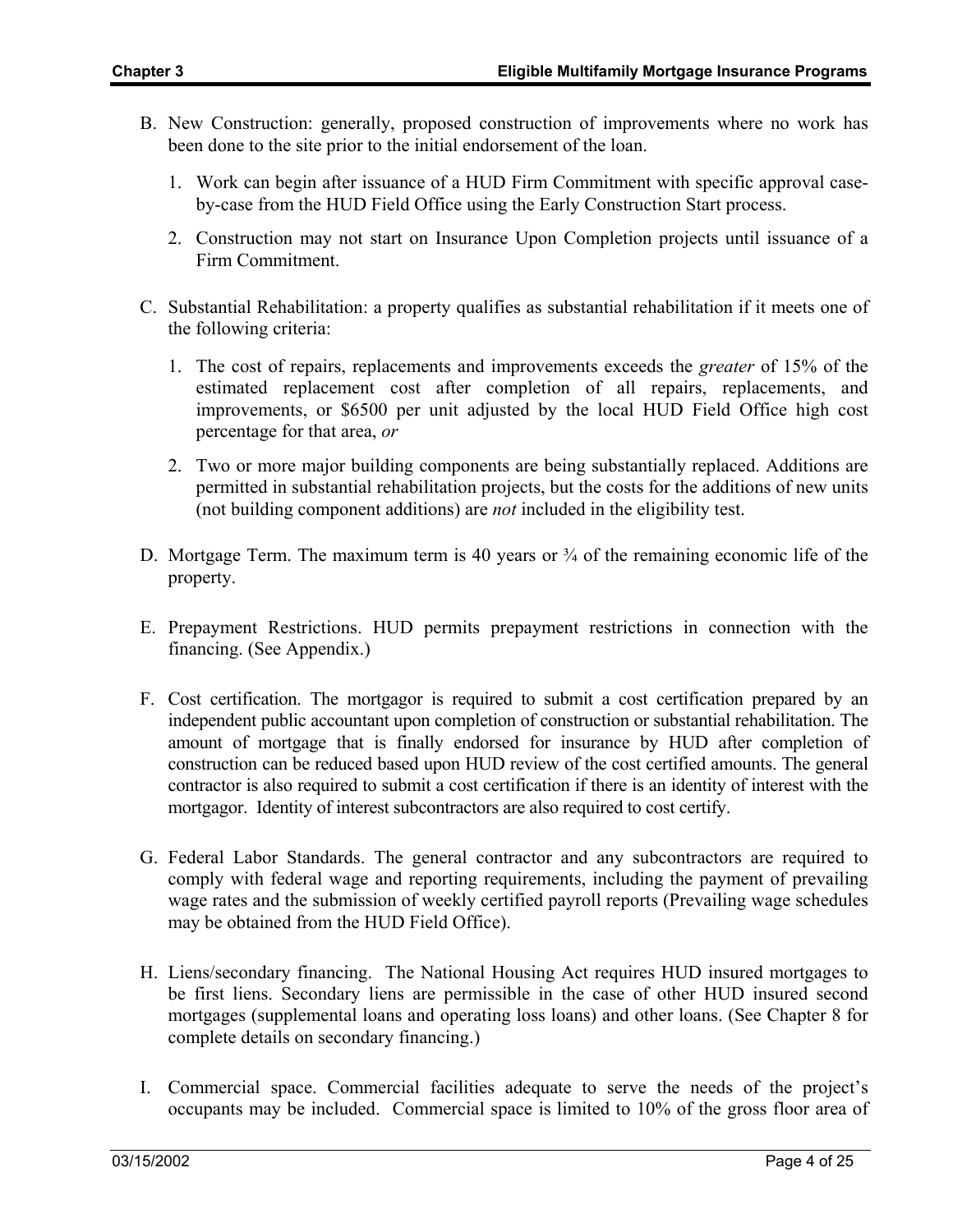the project and commercial income is limited to 15% of gross income (higher percentages are permissible under section 220; see Section 3.7).

- J. Military Impacted areas. HUD is prohibited from providing mortgage insurance in military impacted areas unless HUD determines that demand from nonmilitary households is sufficient to sustain occupancy in both the HUD-insured projects and the market as a whole. Section 238(c) of the National Housing Act authorizes insurance in military impacted areas upon certain findings by the Department of Defense and HUD Headquarters. Section 238(c) loans are not eligible for MAP review. In such areas, mortgagors should be encouraged to contact the Department of Defense for other potential programs administered by DOD which could provide other sources of financing for the proposed projects. Such projects can also be reviewed using the traditional HUD mortgage insurance review process under Section 238(c).
- K. Student Housing. Projects financed with insured mortgages cannot be designed for student occupancy (e.g., 4 bedroom units with 4 baths.) Students and families are eligible occupants for family housing financed with mortgage insurance. However, project mortgages in college areas must be underwritten at comparable rents for family housing in the area. Loans cannot be underwritten with rental rates assuming multiple student occupants which would result in a processing rent higher than a typical family apartment.
- L. Real estate requirements. The HUD insured mortgage must be on real estate:
	- 1. held in fee simple, or
	- 2. under a lease for not less than 99 years which is renewable beyond that; or
	- 3. under a lease having a period of not less than 10 years to run from the maturity date of the mortgage.
- M. Assurance of Completion. The mortgagor shall provide for assurance of completion of the project in forms approved by HUD.
	- 1. For non-elevator or three story or less elevator buildings where the cost of construction or rehabilitation is more than \$500,000, the assurance shall be in the form of corporate surety bonds for payment and performance, each in the amount of 100% of HUD's estimate of construction or rehabilitation cost including an imposed builder's profit on BSPRA transactions. As an option, HUD would accept a completion assurance agreement secured by a cash deposit or Letter of Credit in the amount of 15% of the HUD estimate of construction or rehabilitation cost.
	- 2. For elevator buildings of 4 stories or more, the assurance shall be in the form of corporate surety bonds for payment and performance, each in the amount of 100% of HUD's estimate of construction or rehabilitation cost including an imposed builder's profit on BSPRA transactions.. As an option, HUD would accept a completion assurance agreement secured by a cash deposit or Letter of Credit in the amount of 25% of HUD's estimate of construction or rehabilitation cost. The mortgagee may provide more stringent requirements.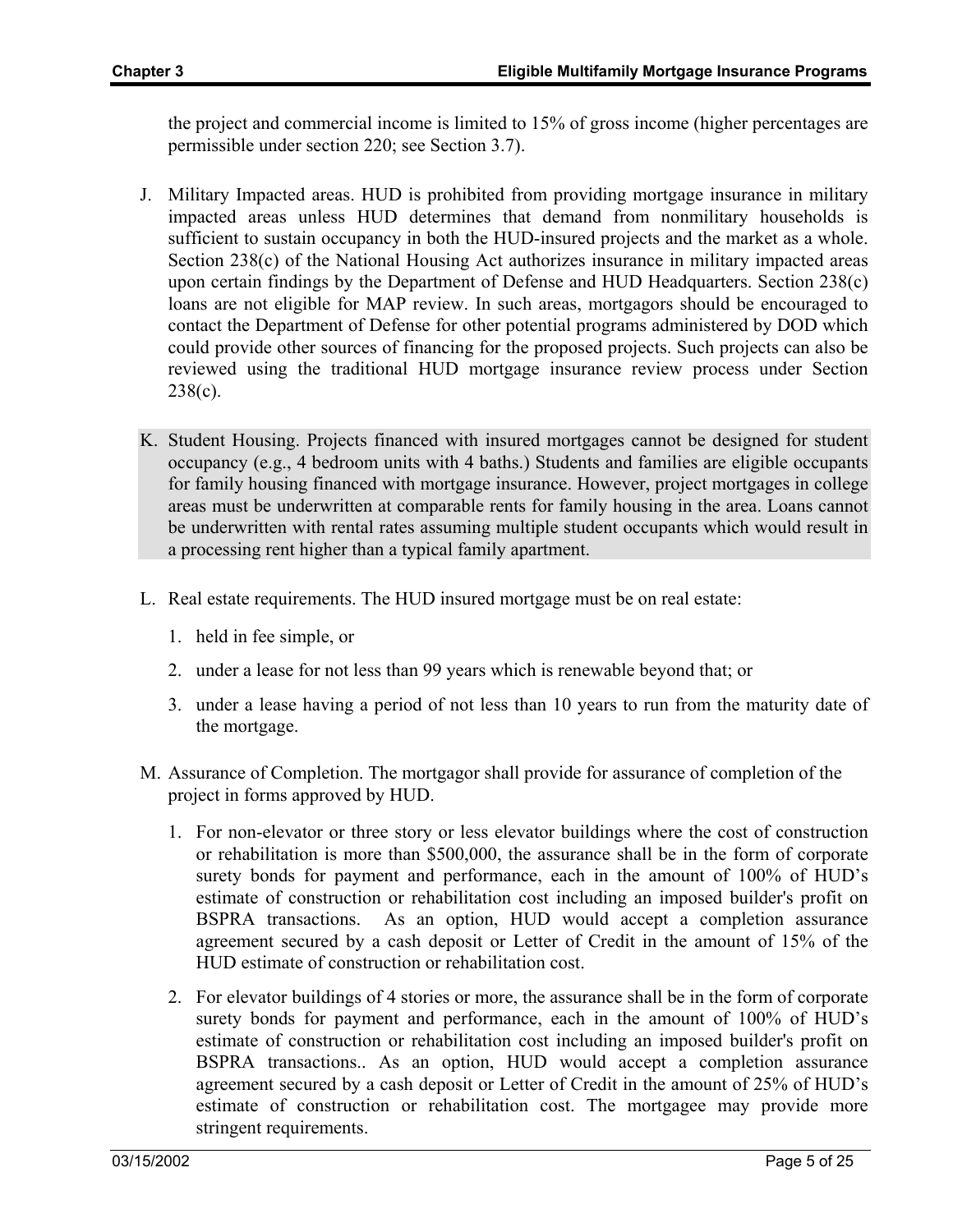# **3.5 Section 221(d)(4)**

In addition to the general requirements in Sections 3.2, 3.3, and 3.4, the following requirements apply to Section 221(d)(4) projects:

- A. Builder and Sponsor's Profit and Risk Allowance (BSPRA). The BSPRA allowance is used as a credit against the mortgagor's required equity contribution. To use BSPRA there must be an identity of interest between the mortgagor and general contractor. There is no builder profit contained in the mortgage calculation. For new construction, BSPRA is 10% of the estimated cost of on site improvements; structures; general requirements; general overhead; architect's fees; carrying charges and financing; legal, organizational and audit expenses (total of lines 50, 63 and 67), exclusive of land. For substantial rehabilitation BSPRA is no more than 10% of the above costs exclusive of the as is value of the existing structure.
- B. Sponsor's Profit and Risk Allowance (SPRA). An amount included in replacement cost where no identity of interest exists between the general contractor and mortgagor. SPRA is no more than 10% of the total estimated cost of: architect's fees, carrying and financing charges, legal, organizational, and audit expenses.
- C. Elderly Developments. Apartments specifically designed for the elderly (age 62 and over) are permitted as long as they do not contain the mandatory meals and services, central kitchens and dining areas, and non-shelter spaces associated with retirement service centers. No non-shelter services may be made a mandatory condition of occupancy. Charges for any optional services must be reviewed by the MAP Lender and approved by HUD for reasonableness. Institutional central kitchens are not permitted, nor may the project provide meal services on either a mandatory or optional basis. This prohibition does not preclude the installation of modest (non-luxury) equipment in a common use kitchen (for example, sink, stove, or refrigerator) in a non-shelter space for use of tenants or by outside entities providing catered meals.
- D. Maximum mortgage limitations. In general, the maximum insurable mortgage is limited to the *lesser of*:
	- 1. 90% of HUD estimated replacement cost (new construction) or 90% of the sum of the HUD estimated cost of repair and rehabilitation and the as is value of the property (substantial rehabilitation).
	- 2. A mortgage amount supported by 1.1 debt service coverage (90% of net income).
	- 3. Statutory per unit limitations, adjusted by the Field Office high cost percentage.

(See Chapter 8 for complete details.)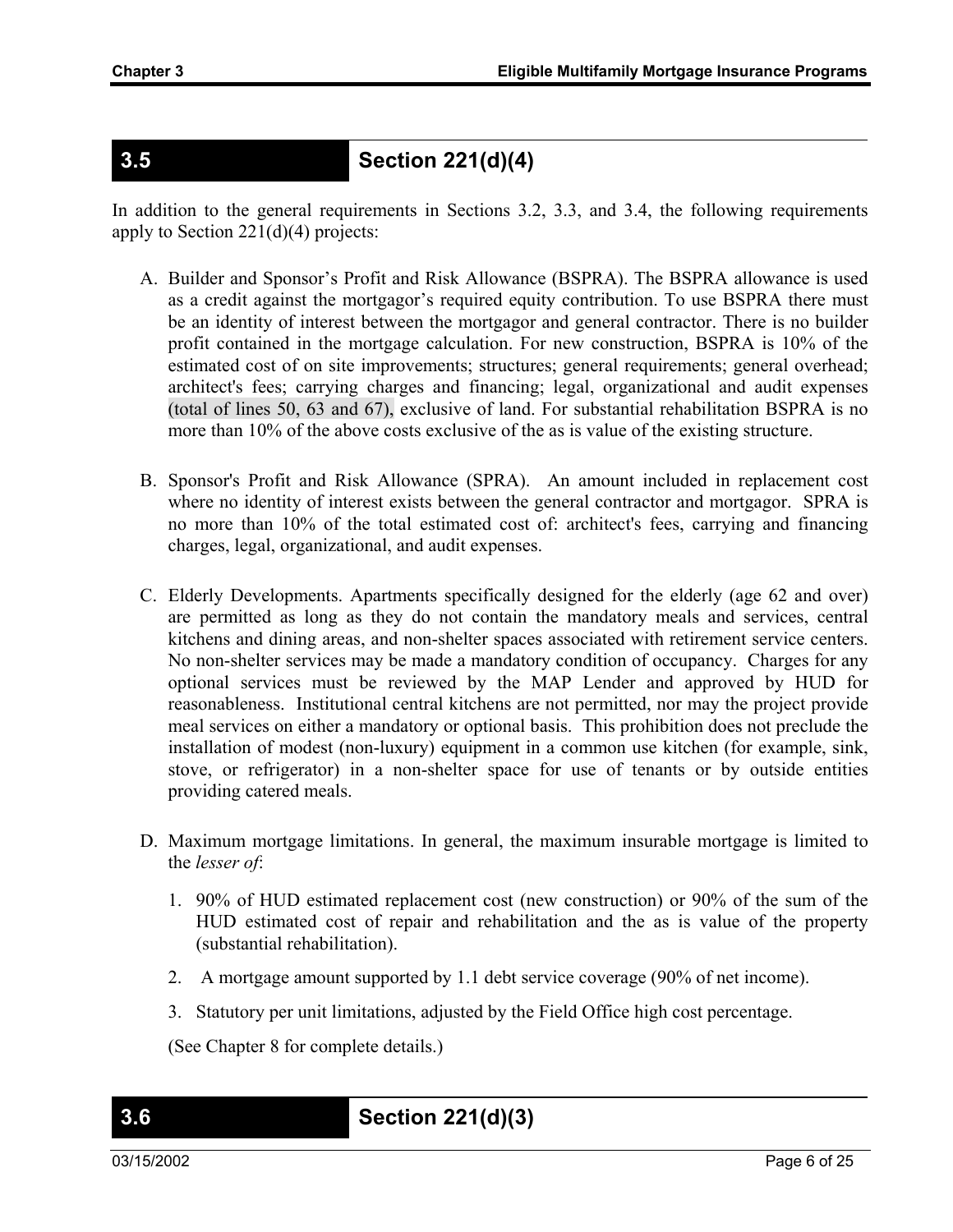In addition to the general requirements in Sections 3.2, 3.3, and 3.4, the following requirements apply to Section  $221(d)(3)$ :

- A. Nonprofit sponsor/mortgagors only. MAP review of Section  $221(d)(3)$  insured loans is limited to nonprofit mortgagors, defined as corporations or associations organized for purposes other than profit or gain for itself or persons identified therewith and which HUD finds is in no way controlled by or under the direction or persons or firms seeking to derive profit or gain there from. Generally, such mortgagors are required to be chartered under Chapter  $501(c)(3)$  of the Internal Revenue Code. HUD will review in detail the relationships between the nonprofit sponsor/mortgagor and profit motivated entities involved in the transaction. HUD will not insure Section  $221(d)(3)$  transactions unless the nonprofit has the financial capacity and experience to own and operate the project successfully and is not under the direction or control of the profit motivated entities involved. A Headquarters review is required on all Section 221(d)(3) MAP and TAP firm commitment processing prior to the issuance of the firm commitment. The following documents must be submitted to the Office of Multifamily Development for review:
	- 1. Form 3433, Request for Preliminary Determination of Eligibility as Nonprofit Sponsor/Mortgagor, and supplemental documents.
		- a. Detailed explanation of motivation for sponsoring the project.
		- b. A copy of the sponsor/mortgagor/s charger and bylaws or constitution as currently amended.
		- c. Copy of current effect ruling from the Internal Revenue Service on sponsor/mortgagor's tax exempt status. (Copy of any ruling denying tax exemption and or if a ruling is pending, explain the application's legal and factual basis and current status).
		- d. List of officers, directors or trustees of the sponsoring group/mortgagor including addresses and titles of positions and their social security numbers.
		- e. Resumes on all principals and staff who will actively take part in the development of the proposed project.
		- f. Current financial statement (balance sheet, profit and loss statement, and supporting schedules) as well as statements or the past 3 years if available.
		- g. Signed written resolution of its directors or trustees, acknowledging the responsibilities and obligations of sponsorship and continuing ownership, and that this position reflects the will of the membership.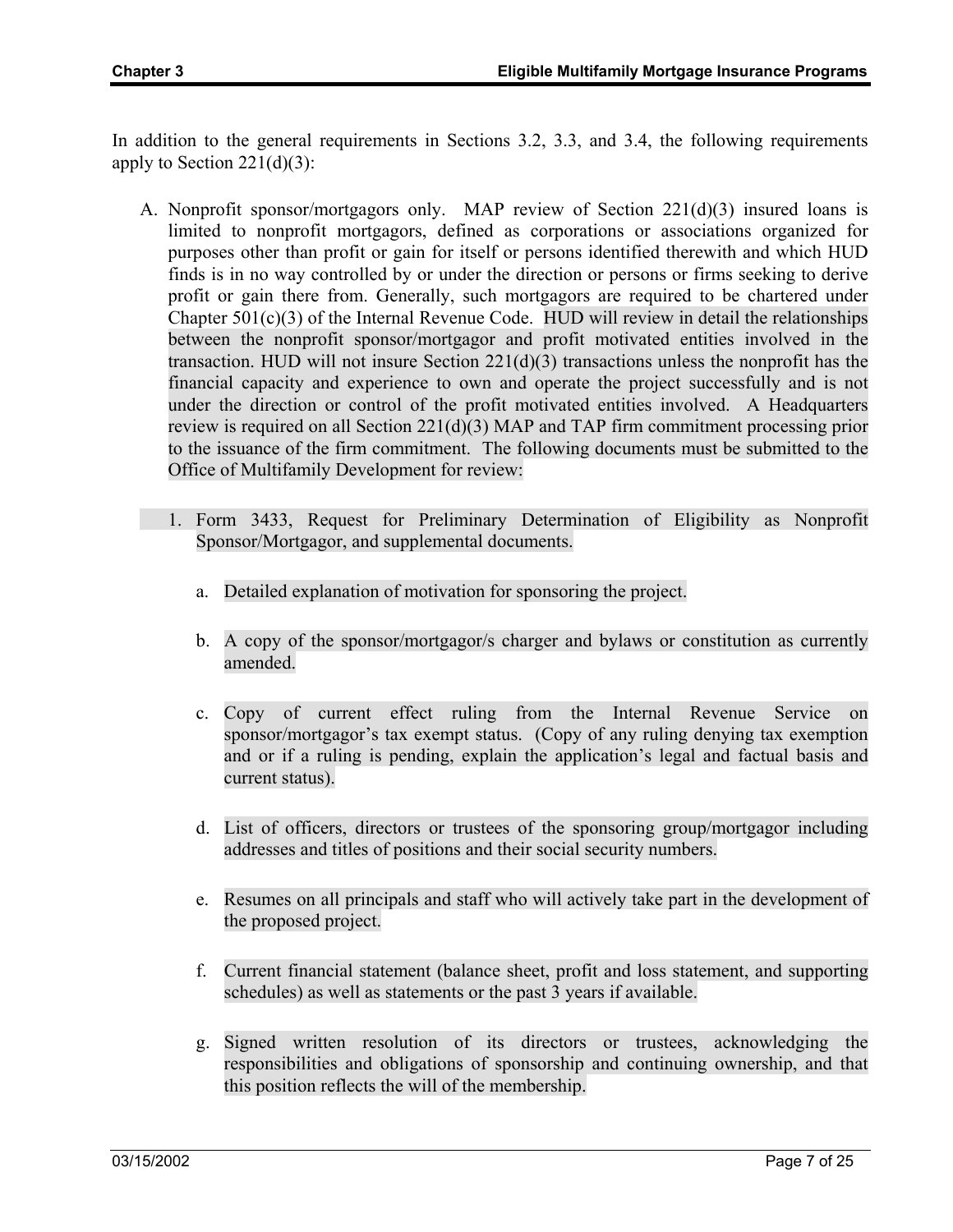- h. Form HUD-92013 Supp listing current bank and trade references for the sponsor, mortgagor, if formed and their officers (President, Vice President, Secretary, Treasury).
- i. The information from the sponsor, mortgagor or any officer concerning prior Federal default or claim, if applicable.
- j. Detailed statement of arrangements made or proposed for the following, (listing the principles involved, their relationship with the sponsor/mortgagor, the terms of the arrangements and a description of the circumstances surrounding each):
	- 1. land on which the project will be built
	- 2. Project construction, including selection of general contractor, subcontractors and architect.
	- 3. Legal and consulting services.
	- 4. Project financing, including any discounts.
- 2. Description of who is paying pre-development cost
- 3. Any proposed rent/income restrictions
- 4. Copy of Form FHA-2013, Application for Mortgage Insurance
- 5. Forms HUD-3434, Certificate of Relationships and Nonprofit Motives and HUD-3435, Certificate of Contractual Relationships.
- 6. Developers Agreement or any other document which shows the relationship and work responsibilities of all parties associated with the transaction.
- 7. Housing Consultant's Contract, if applicable.
- 8. Site control
- 9. Memorandum of Findings and Recommendations.
- B. Elderly Developments. Apartments may be specifically designed for the elderly (age 62 and over) but may not contain the mandatory meals and services, central kitchens, dining areas, and non-shelter services associated with retirement service centers. No non-shelter services may be made a mandatory condition of occupancy. Charges for any optional services must be reviewed by the MAP Lender and approved by the Field Office for reasonableness.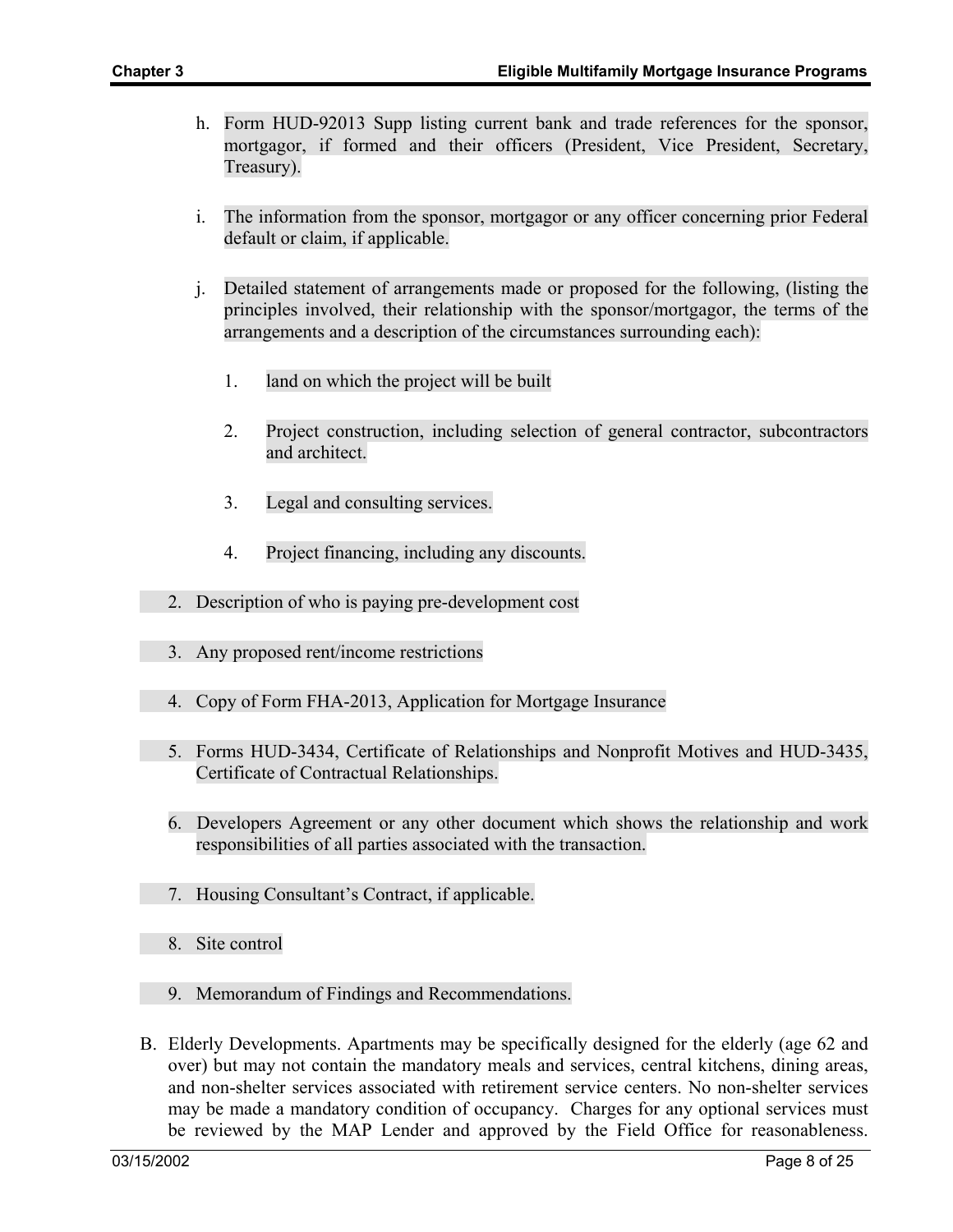Institutional central kitchens are not permitted, nor may the project provide meal services on either a mandatory or optional basis. This prohibition does not preclude the installation of modest (non-luxury) equipment in a common use kitchen (for example, sink, stove, or refrigerator) in a non-shelter space for use of tenants or by outside entities providing catered meals.

- C. Maximum mortgage limitations. In general, the HUD maximum insurable mortgage is limited to *the lesser of*:
	- 1. 100% of HUD estimated replacement cost (new construction) or 100% of the sum of the HUD estimated cost of repair and rehabilitation and the as is value of the property (substantial rehabilitation).
	- 2. A mortgage amount supported by 1.05 debt service coverage (95% of net income).
	- 3. Statutory per unit limitations, adjusted by the Field Office high cost percentage. (See Chapter 8 for complete details.)
- D. Prepayments. A  $221(d)(3)$  mortgage with a nonprofit borrower cannot be prepaid in full without the prior approval of HUD.

### **3.7 Section 220**

In addition to the general requirements in Sections 3.2, 3.3, and 3.4, the following requirements apply to Section 220:

- A. Eligible areas. The property must be located in one of the following:
	- 1. Existing slum clearance and urban redevelopment projects covered by a Federal aid contract before the effective date of the Housing Act of 1954.
	- 2. An approved urban renewal area under Title I of the Housing Act of 1949.
	- 3. Disaster urban renewal projects assisted under Section III of the Housing Act of 1949 as amended.
	- 4. An area of concentrated code enforcement being carried out under Section 117 of the Housing Act of 1949.
	- 5. A concentrated development area, approved by the HUD Field Office, in which concentrated housing, physical development and public service activities are being carried out in a coordinated manner, pursuant to a locally developed strategy for neighborhood improvement, conservation or preservation. The locally developed strategy shall:
		- a. Provide for a combination of physical improvements, necessary public facilities and services, housing programs, private investment and citizen self-help activities appropriate to the needs of the area.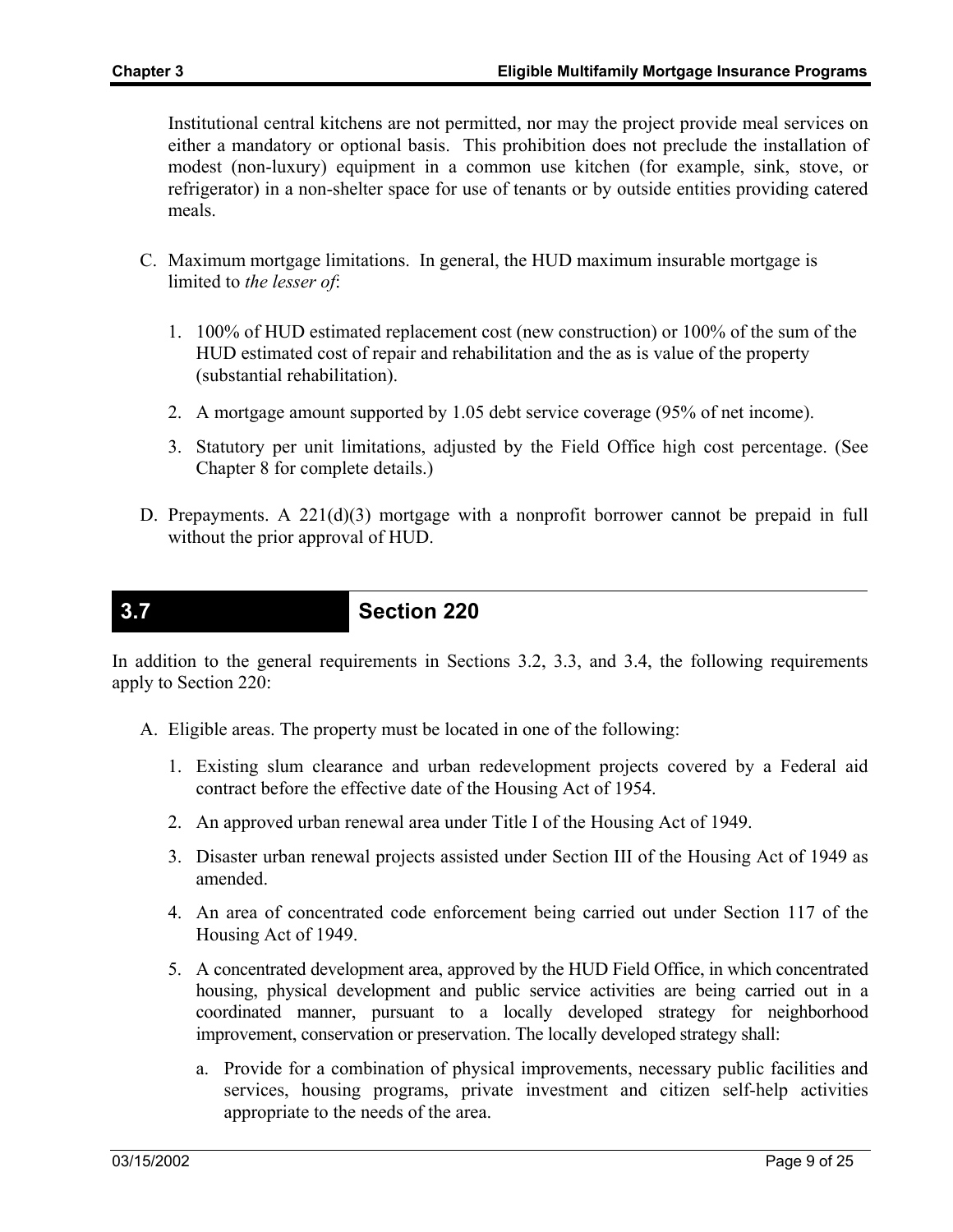- b. Coordinate public and private development efforts;
- c. Provide sufficient resources to produce substantial long term improvements in the area within a reasonable amount of time, taking into account the severity of the area's problems.
- B. Commercial Facilities. Commercial space may be included which is intended to serve the needs of the project residents and other residents of the area. Commercial space is limited to 20% of gross project area and commercial income to 30% of gross income.
- C. Maximum mortgage limitations. In general, the HUD maximum insurable mortgage is limited to *the lesser of*:
	- 1. 90% of HUD estimated replacement cost (new construction) and 90% of the sum of the HUD estimated cost of repairs and rehabilitation and the as is value of the property (substantial rehabilitation).
	- 2. A mortgage amount supported by 1.1 debt service coverage (90% of net income).
	- 3. Statutory per unit limits, adjusted by the Field Office high cost percentage. (See Chapter 8 for complete details.)
- D. Builder/ Sponsor Profit and Risk Allowance (BSPRA). See definition of BSPRA in section 3.5 above.
- E. Sponsor Profit and Risk Allowance (SPRA). See definition of SPRA in section 3.5 above.
- F. Elderly Developments. Apartments specifically designed for the elderly and/or limited to elderly occupancy are *not* permitted under this section.

### **3.8 Acquisition/Refinancing of Existing Apartments - Section 223(f)**

In addition to the general requirements in Section 3.2, the following requirements apply to Section 223(f) when used for acquisition or refinancing. (Any property acquired before the date of the mortgage insurance application shall be treated as a refinance transaction. Any property acquired after the date of the mortgage insurance application shall be treated as a purchase. In a purchase transaction, any identity of interest, however slight, between seller and purchaser requires the application to be processed as a refinance.)

A. Eligible Property. The property must contain at least 5 residential units with complete kitchens and baths, and have been completed or substantially rehabilitated for at least 3 years prior to the date of application for mortgage insurance. Properties that were constructed or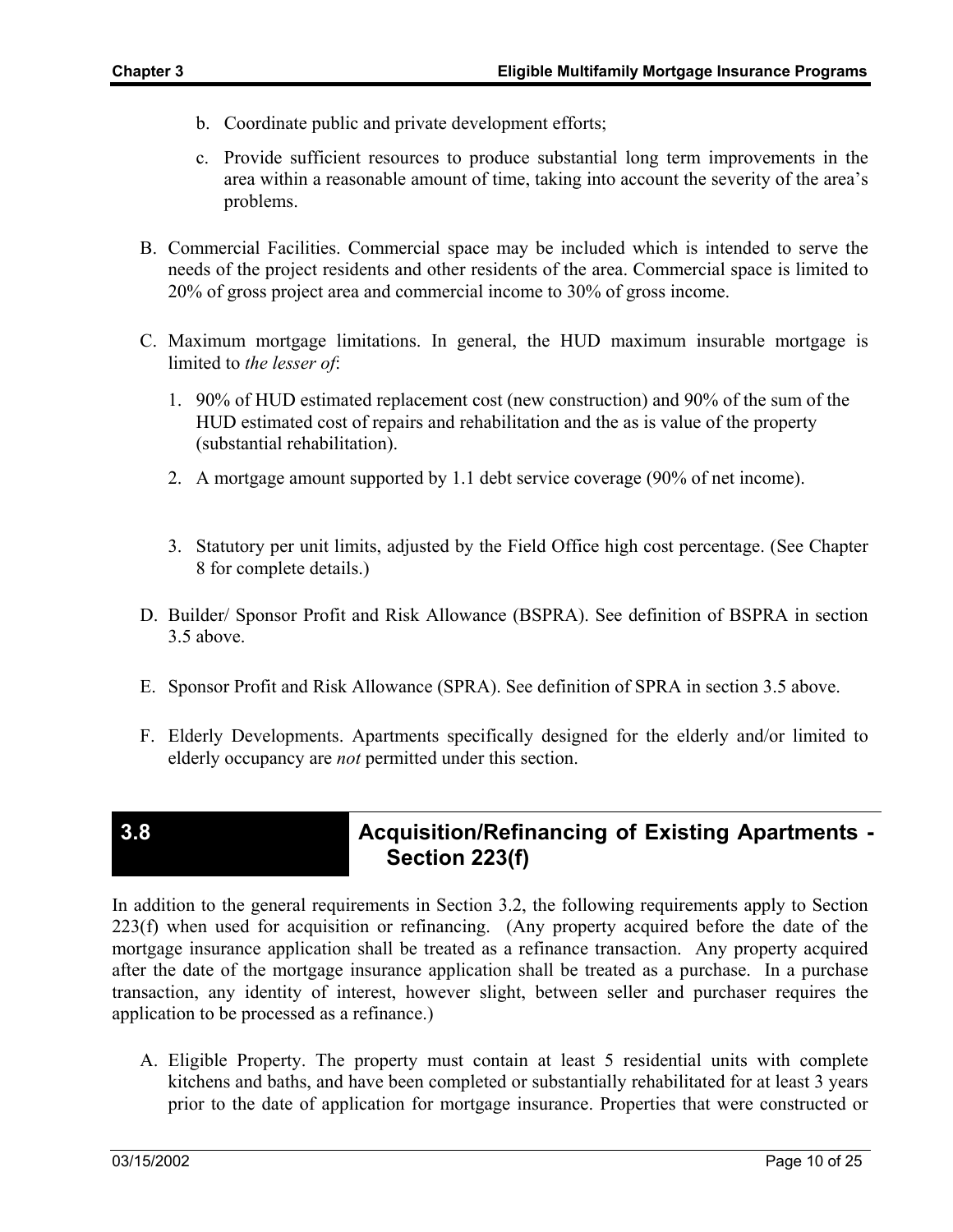substantially rehabilitated with HUD-insured multifamily mortgages that have been completed with the latent defects guarantee period expired, are exempt from the 3-year rule.

- B. Ineligible properties.
	- 1. Manufactured home parks are not eligible under this section.
	- 2. Properties whose required repairs are so extensive that they meet the threshold for substantial rehabilitation are not eligible under this Section.
- C. Repairs. Critical repairs must be performed prior to HUD endorsement of the mortgage. Noncritical repairs, approved by HUD, may be completed after endorsement with appropriate financial escrows at closing. Required repairs cannot be so extensive as to constitute substantial rehabilitation.
- D. Elderly developments. Purchase or refinancing of existing apartments specifically designed for the elderly (age 62 and over) may be permitted under this program but may not contain the mandatory meals and services associated with retirement service centers. No non-shelter services can be a mandatory condition of occupancy and must be reviewed by the MAP Lender and approved by the Field Office for reasonableness. Non-shelter spaces already constructed for projects with current HUD-insured mortgages may include formal dining areas with meal services to be provided on an optional basis. Projects may provide modest kitchen equipment in a non-shelter space.
- E. Prior Defaults/Claims. HUD does not prohibit applications for mortgage insurance for formerly HUD-held loans. However, HUD is not obligated to accept or process any mortgage insurance application with a borrower/principal who has not proven to be a good business partner. MAP Lenders should accept such applications only after they have considered and documented the economic, physical, operational, or management factors that led to the specific changes that have occurred which would justify new mortgage insurance. Early consultation with the field staff is strongly recommended since HUD will be very concerned with past experience of the loan and borrower/principal including Regulatory Agreement compliance.
- F. Labor standards. Davis Bacon prevailing wage requirements do not apply to this program.
- G. Insurance Upon Completion Only. HUD will insure only the permanent loan under this program.
- H. Prepayment Provisions and Prohibition. The National Housing Act prohibits prepayment of loans insured under Section 223(f) for 5 years from the date of endorsement for insurance except where at the time of prepayment:
	- 1. The mortgagor has entered into an agreement with HUD to maintain the property as rental housing for the remainder of the specified 5 year term;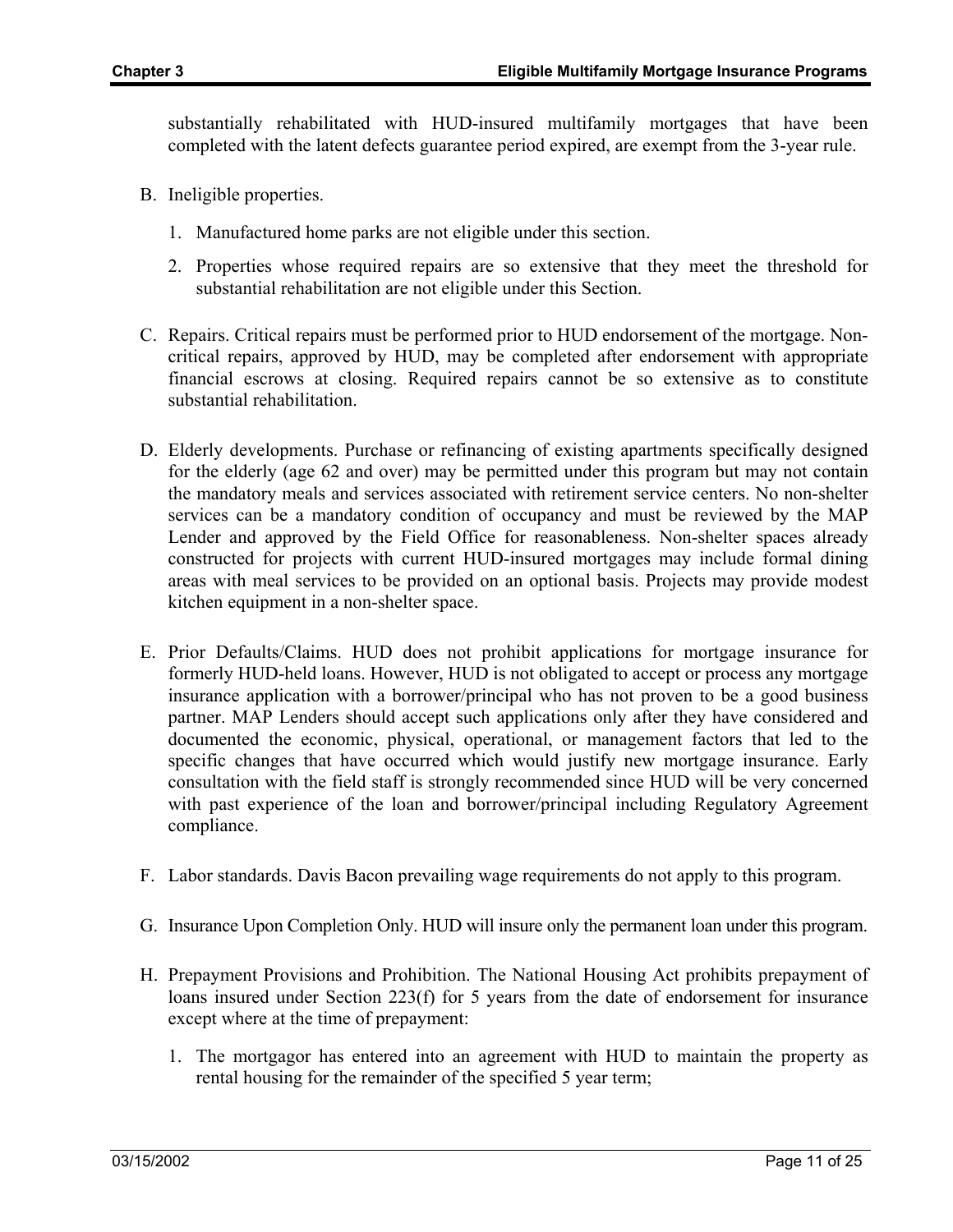- 2. HUD has determined that the conversion of the property to cooperative or condominium ownership is sponsored by a bona fide tenants organization representing the majority of households in the project;
- 3. HUD has determined that continuation of the property as rental housing is unnecessary to assure adequate rental housing for low and moderate income people in the community; or
- 4. HUD has determined that continuation of the property as rental housing would have an undesirable and deleterious effect on the community. (For specific prepayment provisions, see Appendix.)
- I. Eligible Mortgagors. Both profit motivated and nonprofit borrowers are eligible mortgagors.
- J. Ineligible Mortgagors. Condominium mortgagors are not eligible for this program.
- K. Maximum mortgage limitations. In general the maximum mortgage limitations for the Section 223(f) program are as follows:
	- 1. For a purchase transaction, *the lesser of* :
		- a. 85% of HUD appraised value,
		- c. 85% of acquisition cost,
		- c. Section 207 statutory per unit limits, adjusted by the local Field Office high cost percentage for the locality, or
		- d. A mortgage amount supported by 1.1765 debt coverage (85% of net income).
	- 2. For a refinance transaction, *the lesser of:*
		- a. 85% of HUD appraised value,
		- b. Section 207 statutory per unit limits, adjusted by the local Field Office high cost percentage for the locality,
		- c. A mortgage amount supported by 1.1765 debt coverage (85% of net income).
		- d. The greater of the cost to refinance or 80% of HUD appraised value

(See Chapter 8 for complete details.)

- L. Reserve for Replacements. HUD requires deposits to the Reserve for Replacements. (See Chapter 7 for the actual calculations.)
- M. Secondary financing. HUD permits secondary financing on section 223(f) loans under certain conditions. (See Chapter 8 for complete details.)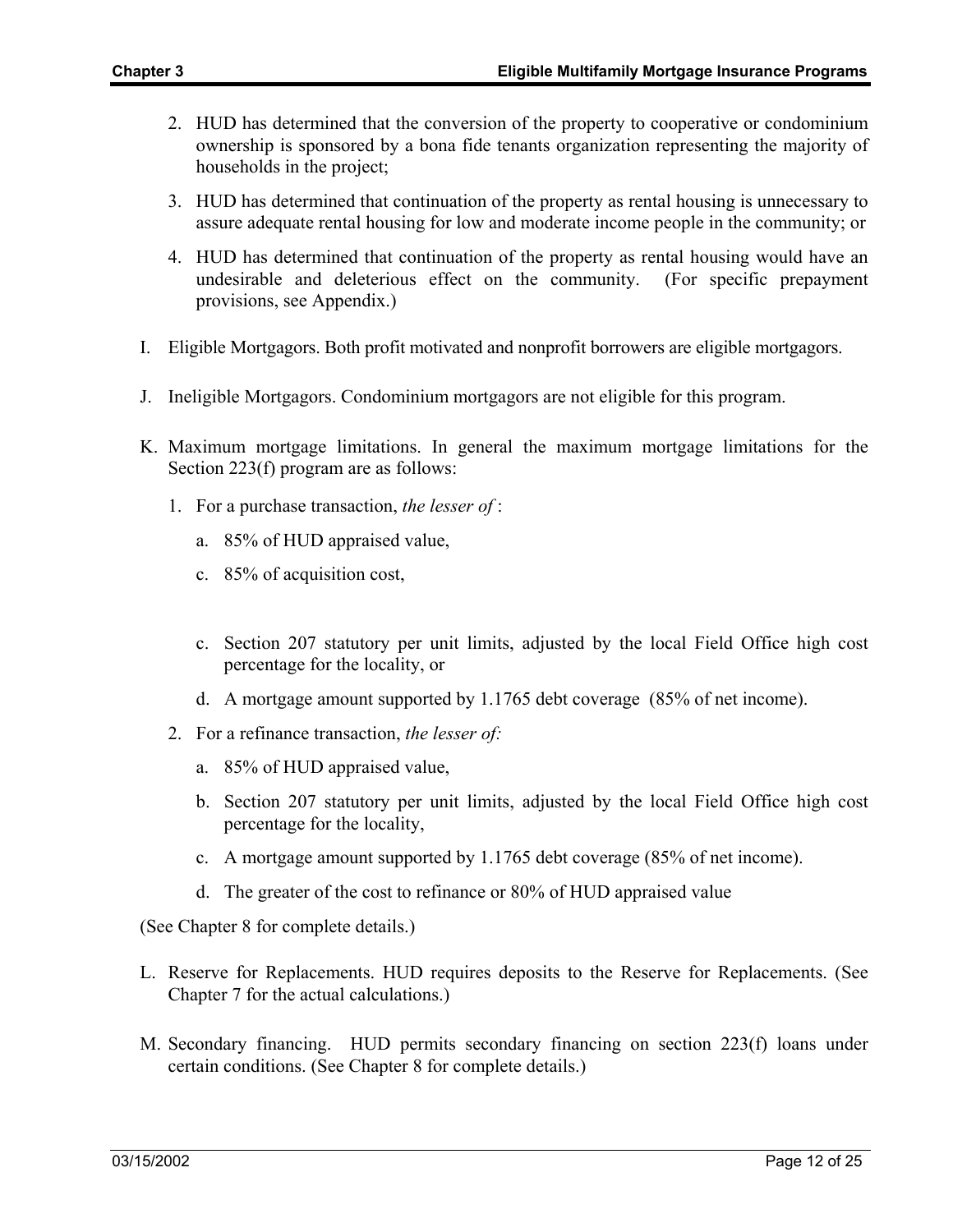- N. Commercial space. Commercial area shall not exceed 20% of the total net rentable area of the project and commercial income shall not exceed 20% of effective gross income.
- O. Real estate requirements. The mortgage shall be on real estate held:
	- 1. in fee simple; or
	- 2. under a lease for not less than 99 years which is renewable; or
	- 3. under a lease executed by a lessor approved by HUD with a minimum term of 50 years from the date the mortgage is executed.
- P. Mortgage Term. The maximum term of the mortgage is 35 years or  $\frac{3}{4}$  of the remaining economic life of the property.
- Q. Firm Commitment Processing Only. There is no preapplication submission for Section 223(f) applications. Preliminary inquires with the HUD staff are encouraged if there are concerns about marketability, environment or competing proposals.

## **3.9 Section 232 Health Care Requirements**

In addition to the general requirements for HUD insured loans in Section 3.2, the following provisions apply to Section 232 projects.

- A. Eligible Facilities. MAP Lenders can submit requests for pre-application review and Firm Commitment applications for the following types of facilities:
	- 1. Nursing Home.
		- a. A public facility, proprietary facility, or facility of a private nonprofit corporation or association, which consists of at least 20 beds and is licensed or regulated by the State municipality or other political subdivision in which the facility is located.
		- b. Provides for the accommodation of convalescents or other persons who are not acutely ill and not in need of hospital care, but who require skilled nursing care and related medical services including past hospital care (sub-acute).
		- c. Corresponds to the Department of Health and Human Services "Skilled Nursing Facility" (SNF).
	- 2. Intermediate Care Facility.
		- a. A proprietary residential facility or facility of a private nonprofit corporation or association which consists of at least 20 beds and is licensed or regulated by the State, the municipality or other political subdivision in which the facility is located.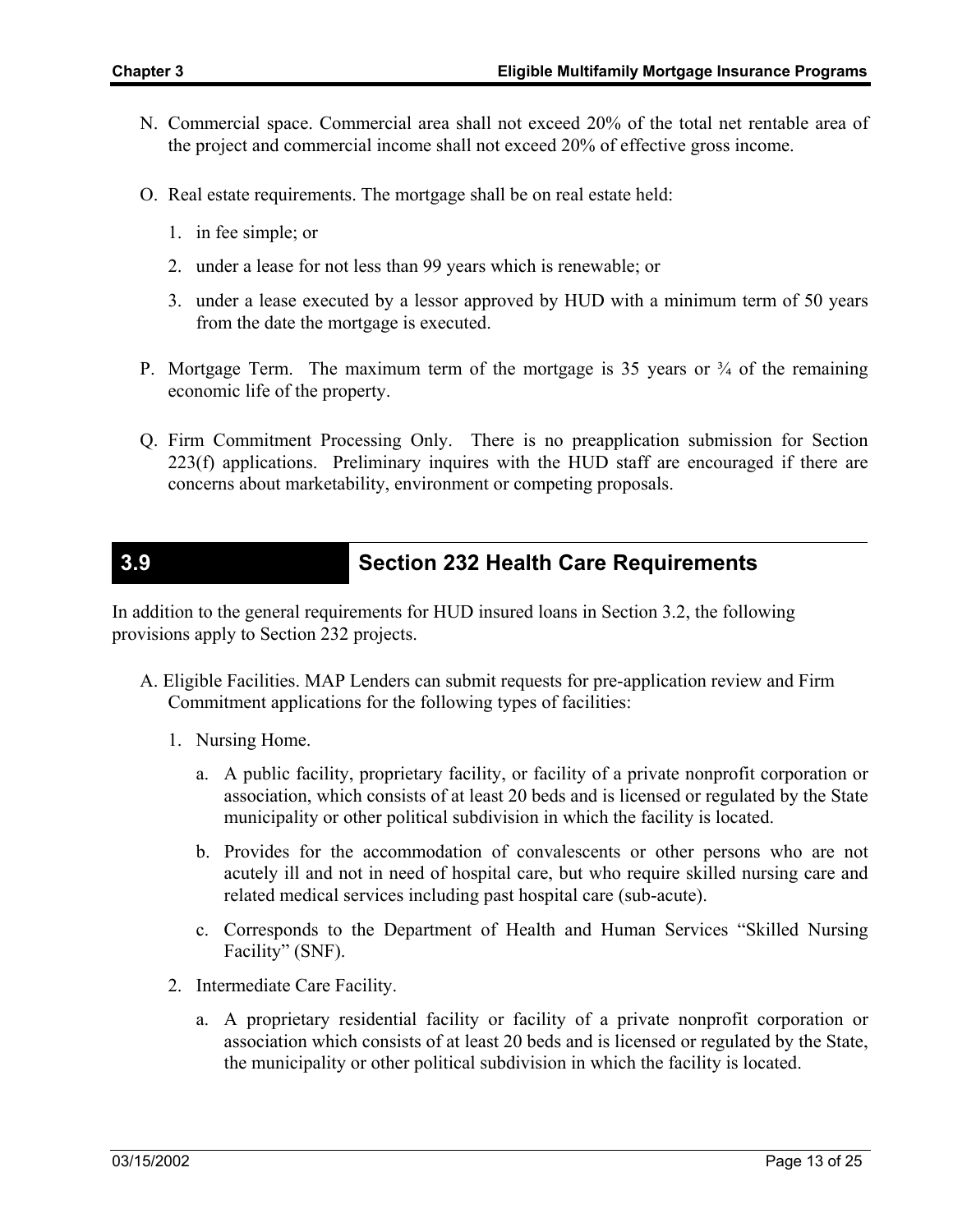- b. Provides for the accommodation of persons who require minimum but continuous care (24-hour staffing/supervision) but are not in need of continuous medical or nursing services.
- c. Corresponds to the Department of Health and Human Services "Intermediate Care Facility"(ICF).
- 3. Board and Care Home.
	- a. Board and Care Homes are known by many different names in different states, including domicilliary care, shelter care, adult congregate living facility, personal care, etc. HUD's definition is as follows:
		- (1) a proprietary residential facility or a residential facility owned by a private nonprofit corporation or association which consists of at least 5 accommodations, bedrooms with a maximum of 4 persons for each accommodation, each with a full bath. Group dining facilities must be available.
		- (2) provides room, board and continuous protective oversight. "Continuous protective oversight" must include the availability of both scheduled and unscheduled assistance for defined special needs of the occupants on a 24 hour basis and involve a range of activities or services such as:
			- (a) For relatively independent occupants, awareness by management and staff of the occupants' conditions and whereabouts as well as the availability of assistance for the occupants as needed; or
			- (b) For relatively dependent occupants, supervision of nutrition and medication with assistance for the activities of daily living bathing, dressing, shopping, eating and continuous responsibility for the occupant's welfare. There is no minimum requirement for activities of daily living.
			- (c) "Continuous protective oversight" is not limited to the above activities nor must it include the examples given.
		- (3) Must be a freestanding structure or an identifiable and separate portion of an intermediate care facility or nursing home.
		- (4) Intermediate care or nursing services may not be carried out in a board and care facility or the board and care portion of a residential care facility. However, to accommodate a couple, a board and care resident may reside in the nursing/intermediate care area. A resident may contract with a home health agency for nursing and personal care services.
		- (5) Must provide areas for central dining, kitchen (or preparation area where food is supplied from an offsite location), lounges, recreation, and other multipurpose rooms. Where food is provided from an offsite location, the preparation area in the facility must be of sufficient size to allow for the installation of a full kitchen if it becomes necessary, or additional land must be available to add kitchen space.
		- (6) Must offer three meals per day to each resident.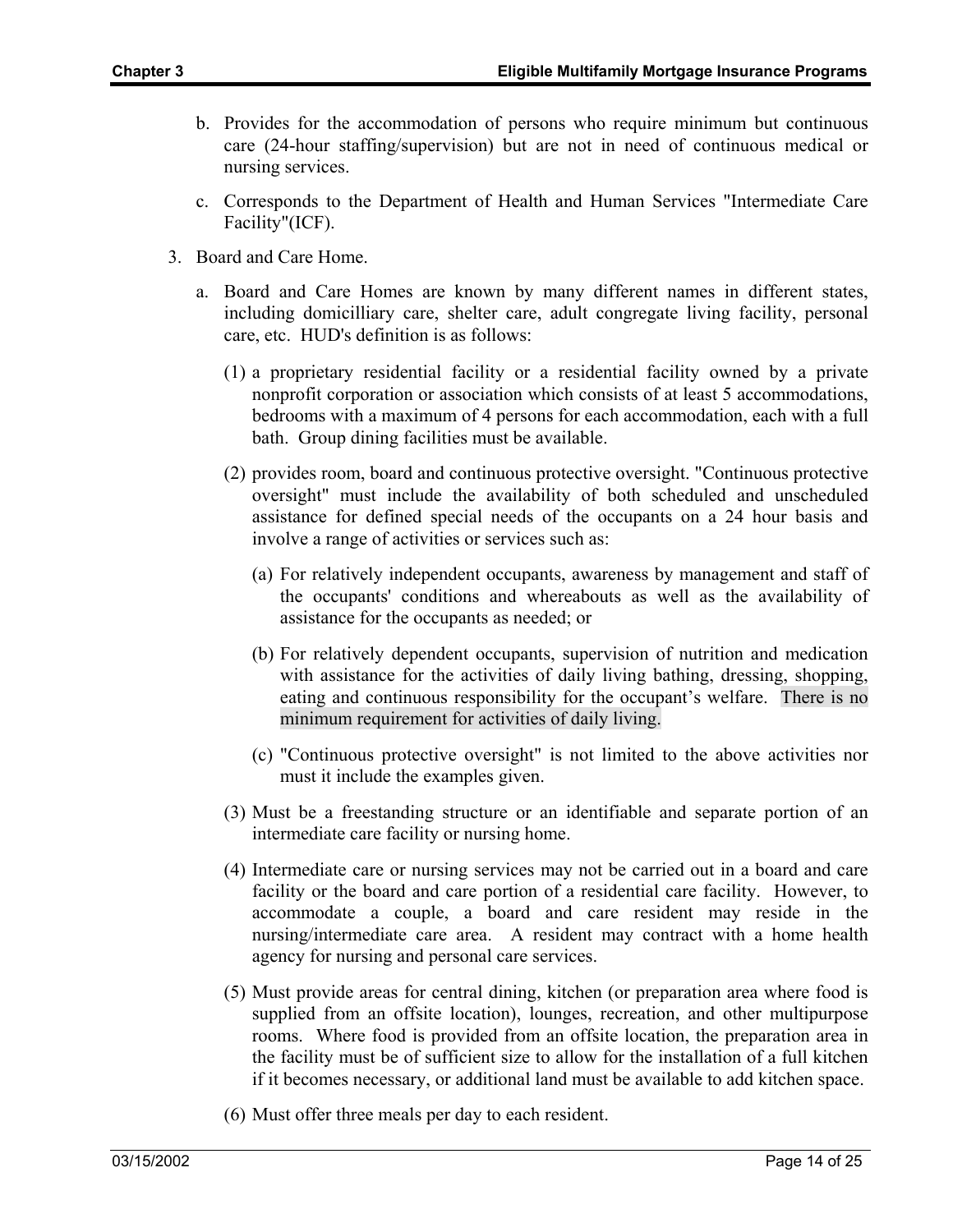- (a) Residents in accommodations without kitchens must take the three meals a day provided by the facility.
- (b) Residents whose accommodations have a kitchen must take at least one meal a day provided by the facility.
- (7) Charges may be assessed for providing other services that are in addition to those services included in the basic residential fee. Such services may include housekeeping, laundry, supervision of nutrition or medication and assistance with daily living (bathing, dressing, shopping, eating).
- (8) Must be regulated by the State in accordance with Section  $1616(e)$  of the Social Security Act (Keys Amendment) and meet the State's eligibility requirements. The State also must have certified to HUD that it is in compliance with the provisions of 1616(e).
- b. Limitations on Independent Living Units
	- (1) May not exceed 25 percent of the total projected number of beds or units in any board and care project.
	- (2) Required Reserves and Escrows. A board and care project with independent living units (efficiency or one-bedroom units with complete kitchen and bath facilities) requires a 12-month debt service reserve in addition to any operating deficit.
		- (a) Operating Deficit Escrow. Must:
			- (i) Cover the period between construction completion and the time HUD and the MAP Lender estimate sustaining occupancy will be reached.
			- (ii) Be held until sustaining occupancy has been reached and maintained for 90 days thereafter.
		- (b) Debt Service Reserve. Must be required for any independent living units. Any combination of independent living units with a nursing home/intermediate care facility or a board and care facility requires a prorated debt service reserve (for example, 25 percent independent living units would require 25 percent of the 12-month debt service reserve for the portion of the project used as a board and care facility).
		- (c) Establishment of the operating deficit escrow and debt service reserve must be provided at initial endorsement either by:
			- (i) Agreement of sponsors to furnish additional funds and bond guaranteeing sponsor's performance (Forms FHA-2476 and 2477).
			- (ii) Escrow Agreement Additional Contribution by Sponsors (Form HUD-92476A).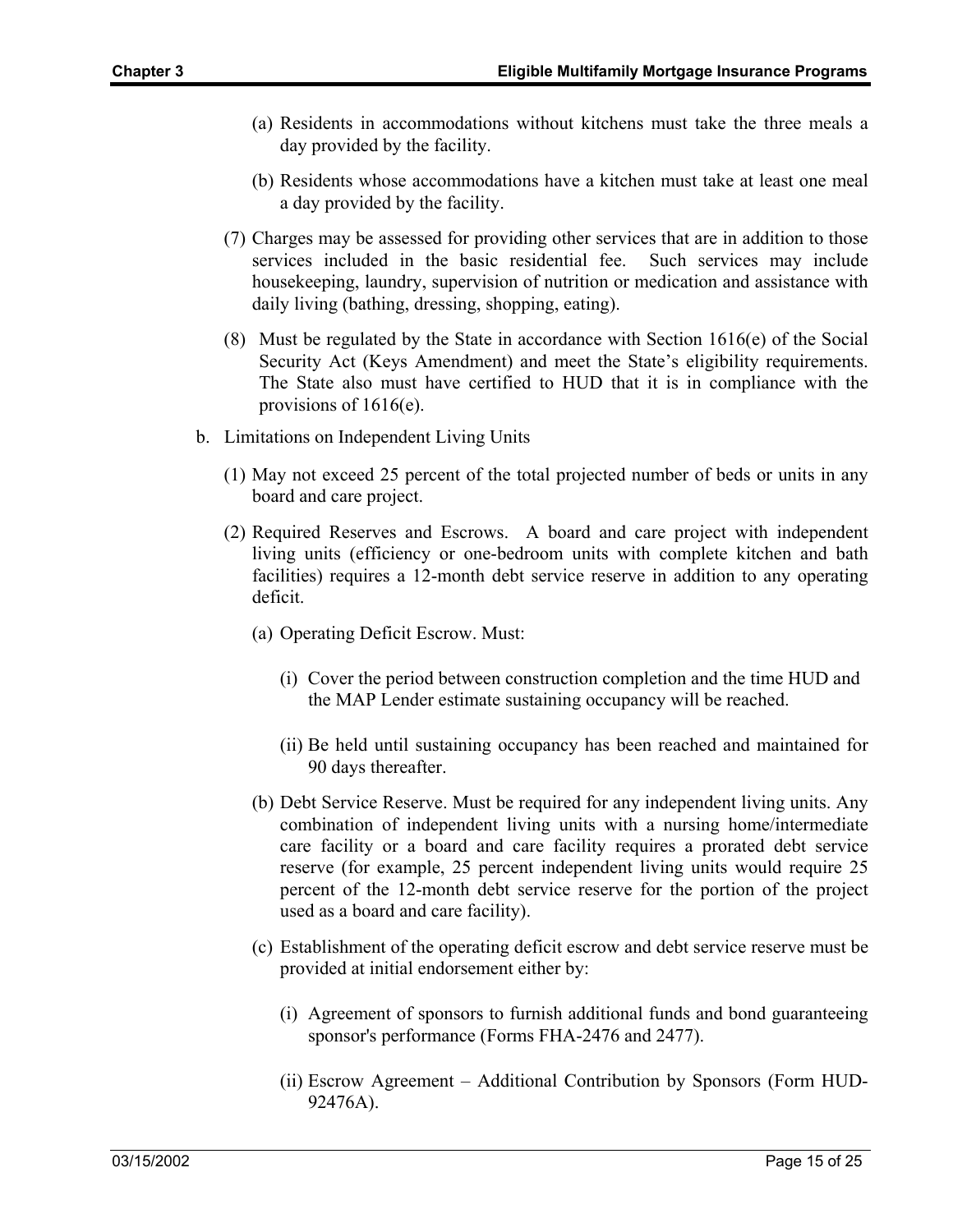- (d) Disbursement. When both an operating deficit escrow and debt service reserve is required, disburse first from the escrow and then from the reserve to fund operating expenses, debt service payments, initial marketing and rent-up costs, etc.
- 4. Assisted Living Facility.
	- a. A proprietary, public or nonprofit facility of at least 5 residential units (not to exceed 4 persons per unit or per bathroom) which is designed for frail elderly (62 years or older) persons who need assistance with at least 3 activities of daily living. Activities of daily living include such things as bathing, dressing, eating, getting in or out of beds and chairs, walking, going outdoors, using the toilet, preparing meals, shopping for personal items, obtaining and taking medications, managing money, using the telephone or performing light housework. Residents may make their own arrangements for support services, such as physical therapy, nursing care, podiatry, etc. Residents may employ their own private staff to provide assistance with activities of daily living or other household/personal needs. However, the facility is still responsible for the residents' continuous protective oversight. A resident may have a contract with a home health agency for nursing and personal care services.
	- b. Must provide areas for central dining, kitchen (or preparation area where food is supplied from an offsite location), lounges, recreation, and other multi-purpose rooms. Where food is provided from an offsite location, the preparation area in the facility must be of sufficient size to allow for the installation of a full kitchen if it becomes necessary, or additional land must be available to add kitchen space.
	- c. Must provide room, board, and continuous protective oversight. This involves a range of activities and services that may include such things as awareness by management and staff of the occupants' condition and location as well as the ability to intervene in a crisis for dependent and relatively independent occupants on a 24-hour basis.
		- (1) For independent occupants: awareness by management and staff of the occupants' condition and whereabouts as well as the availability of assistance for the occupants as needed; or
		- (2) For dependent occupants: supervision of nutrition, assistance with medication, and continuous responsibility for the occupants' welfare.
	- d. Assisted living facilities must offer three meals per day to each resident.
		- (1) Residents in accommodations without kitchens must take three meals a day provided by the facility.
		- (2) Residents whose accommodations have a kitchen must take at least one meal a day provided by the facility.
	- e. Assisted living facilities may need to cater to the special needs of residents depending on their condition or diagnosis such as Alzheimer's disease. If serving those needs, the design/environment of such facilities must accommodate those requirements in, for example, dementia special care units.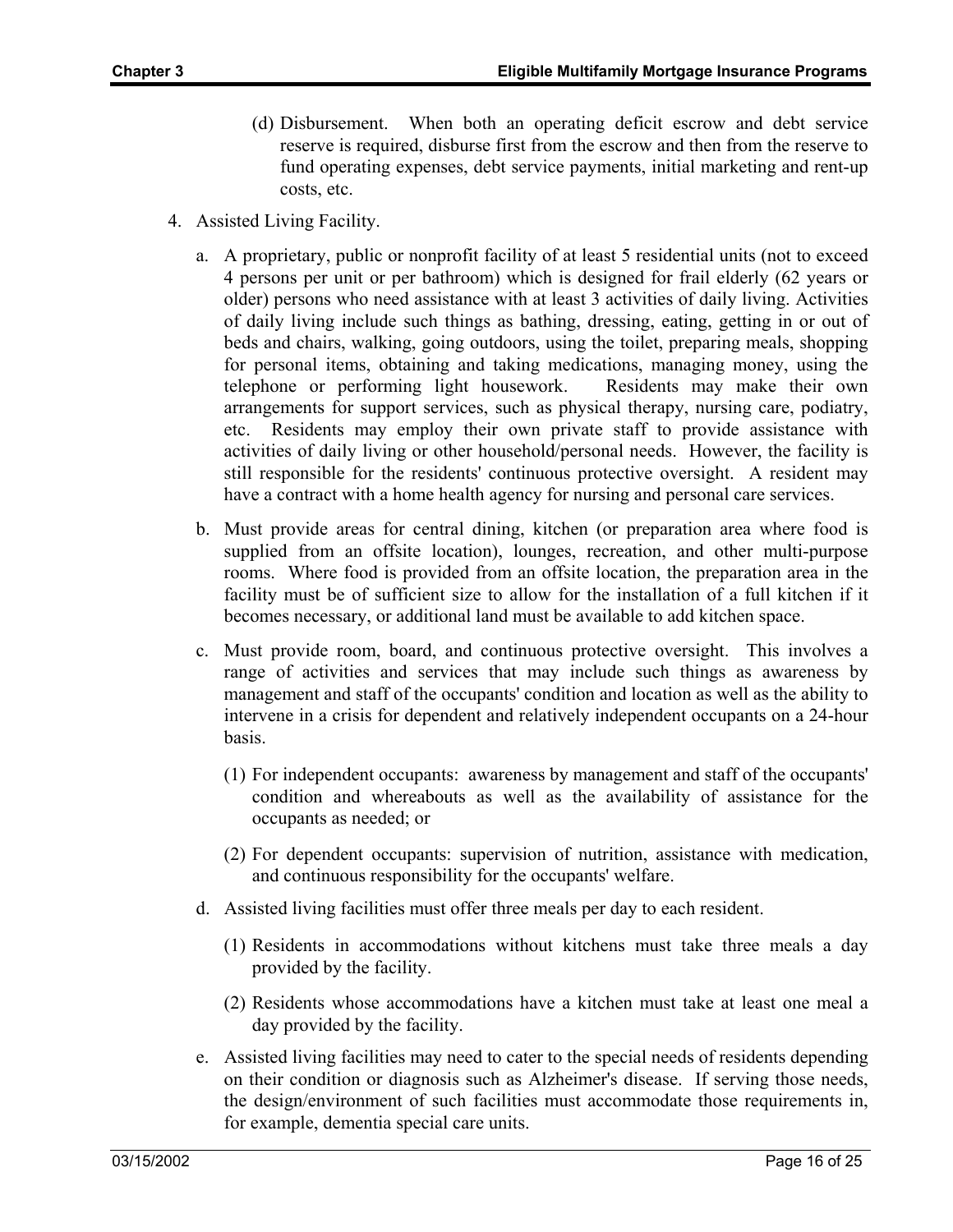- f. The assisted living facility's admission agreement must state that no dwelling unit in the facility will be occupied by more than one person without the consent of the other residents of that unit. The resident who signs the admission agreement will be the occupant of that dwelling unit and must meet the definition of frail elderly. The resident who signed the admission agreement must consent before another person(s) may occupy the unit.
- 5. Day Care. An eligible health care facility may provide nonresidential (outpatient) care for elderly individuals and others (e.g., persons with physical or mental disabilities) who require care during the day. A facility that contains *only* a day care component is *not* eligible under Section 232. Nonresident day care space may not exceed 20% of the gross floor area of the facility and nonresident day care income may not exceed 20% of gross income. Day care space at a separate site must have adequate toilet, bathing and cooking facilities and adequate transportation for its clients. A day care facility must meet the minimum requirements of any third party reimbursement agency. The mortgagor must provide a CoN (Certificate of Need) or operating license if required by State or local law and demonstrate that the day care space will be self-supporting.
- B. State Approvals. The following approvals are required to be submitted at the pre-application stage:
	- 1. Certificate of Need. Skilled nursing care and intermediate care beds require a certificate of need (CoN) from the state agency with jurisdiction. (See Forms Appendix).
	- 2. If no authorized State agency exists, or if it is not empowered to execute a CoN, the State may conduct or commission an independent study of market need and feasibility acceptable to HUD that:
		- a. meets the standards of the American Institute of Certified public Accountants, as certified by the State and/or preparer of the market study,
		- b. assesses market need on a market wide basis, including excess beds and typical market wide operating occupancy rates of existing facilities,
		- c. discusses the impact of the proposed project on other health care facilities and services in the area,
		- d. provides demographic projections (size, density, distribution and vital statistics on household income) for the proposed project and market area,
		- e. discusses available alternative health care delivery systems (geriatric day care, board and care, etc.),
		- f. describes the reimbursement structure or payment sources of the proposed project and that of the competing projects in the area, including percentage of self-pay clients and daily cost to the client; percentage of Medicaid/Medicare clients and reimbursement rate; percentage of other clients (managed care, etc.).
		- g. estimates market absorption period of beds in the proposed project by month including discussion of market supply, market reaction to unit type (private, semiprivate, 3-bed, etc.) and resident turnover.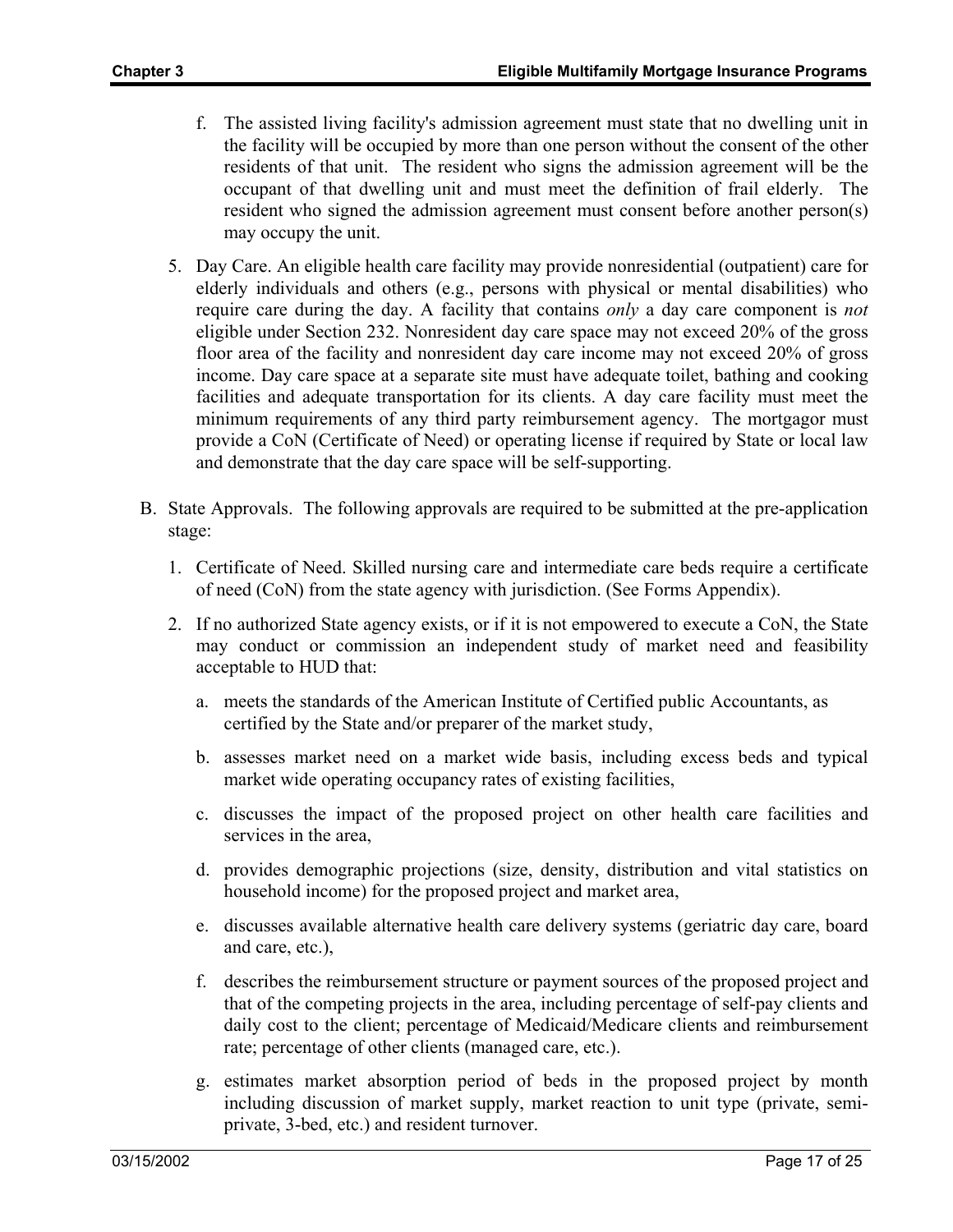- 3. If the State is not authorized to conduct, commission or certify the study as to form and substance, the MAP Lender must provide financial and market information acceptable to HUD.
- 4. The proposed mortgagor may reimburse the State for the cost of the independent market and feasibility study.
- 5. Exception from market study for certain small facilities. For small intermediate care facilities for the mentally retarded or developmentally disabled for less than 50 individuals, the State agency responsible for licensing, certifying, financing or monitoring the project may provide HUD with a written statement of the need for the project instead of the independent study of market need and feasibility.
- 6. Substantial Rehabilitation. If the authorized State agency requires a new CoN, a new certification on Form 2576-HF must be submitted. If the authorized State agency does not require a new CoN, the MAP Lender must provide a statement from the State agency that a new CoN is not required and a copy of the original CoN. If there is no authorized State agency and the rehabilitation involves new beds, the alternative market study described above must be submitted.
- 7. Acquisition or Refinancing. If the authorized State agency requires a new CoN, a new certification on HUD form 2576-HF must be submitted. If the authorized State agency does not require a new CoN, a statement from the state agency and the original CoN must be submitted.
- 8. Bed authority modifications. Any proposed modifications (additions, deletions or major improvements) in the bed authority for any Section 232 facility must receive prior Field Office approval in order to protect HUD's security interest.
- 9. If the State requires a CoN for assisted living or board and care facilities, the Lender must submit a copy to HUD.
- C. Licensing. Any Section 232 facility must be regulated by the State, municipality, or political subdivision in which the facility is or is to be located and the appropriate agency for such jurisdiction must provide a license or certificate that the facility complies with the applicable State or local standards and requirements for such facilities, including issues of staffing, occupancy, etc.
- **D.** Liability Insurance. HUD requires health care facilities to maintain liability insurance, failure to do so is a technical default under the terms and conditions of the mortgage insurance contract. When mortgage underwriting is performed by HUD [MAP Lender], the current prevailing premium rates in that State, at a minimum, must be used along with reasonable deductible levels, and adequate coverage levels.
- E. Ineligible facilities. *The following are not eligible under section 232:*
	- 1. Facilities that charge "founders fees", "life care fees" or similar charges.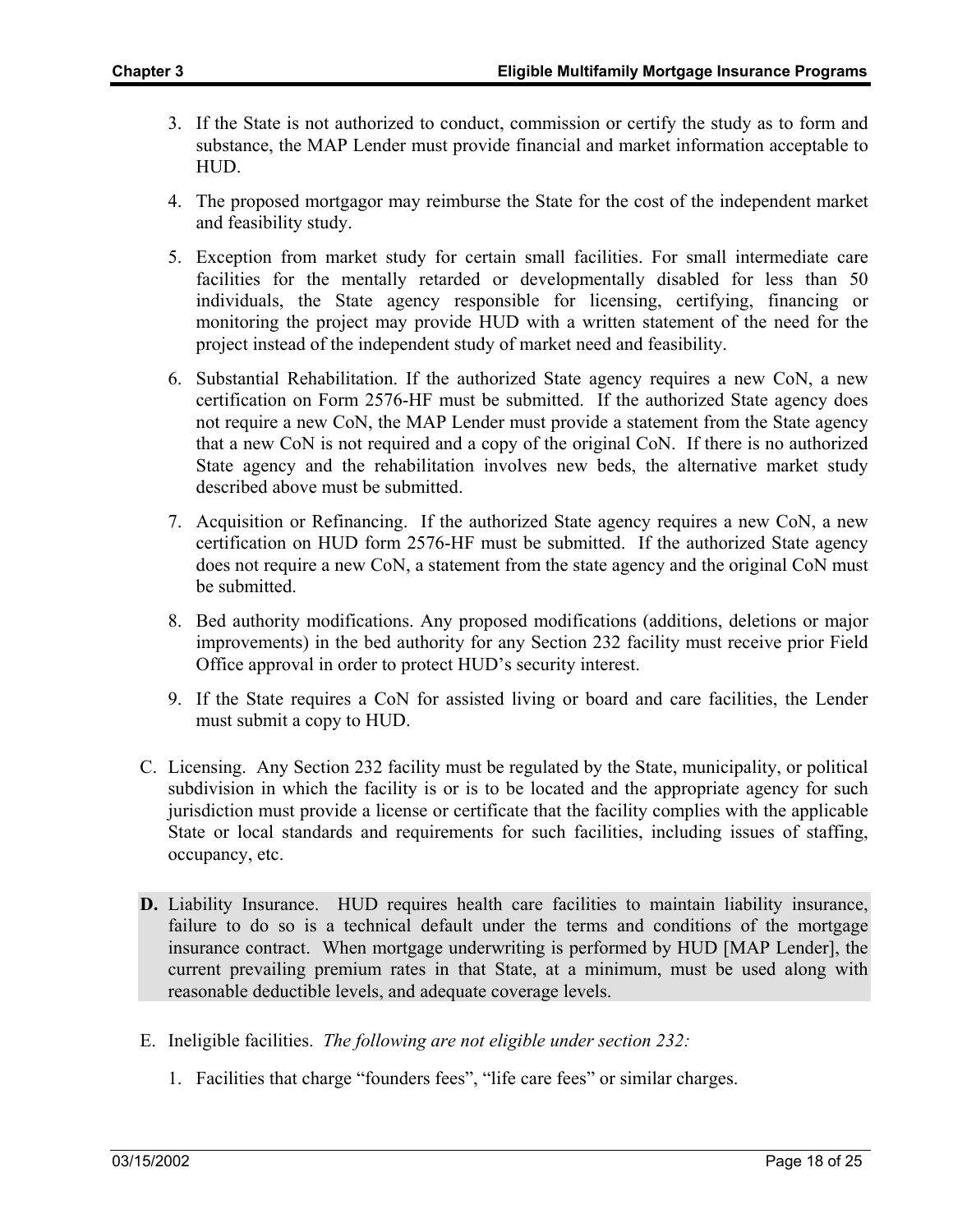- 2. Facilities not meeting program intent such as hospitals, clinics, diagnostic and treatment centers, group practice facilities, and halfway houses. (Residential care facilities may include clinics, medical offices and similar related services as commercial space).
- 3. Facilities not providing the continuous protective oversight or minimum assistance required, such as retirement homes, boarding houses or single room occupancy residences that provide only food and shelter.
- F. Bankruptcy. Any owner or operator of a healthcare facility or their affiliate or renamed or reformulated company that has file for, is in, or has emerged from bankruptcy within the last five years is not eligible to participate in any manner in a facility which is the subject of a mortgage insured through the Section 232 Mortgage Insurance for Health Care Facilities Programs. A project in bankruptcy that is acquired by a non-identity-of-interest owner in good standing is eligible for mortgage insurance**. Any exception to this requirement must be approved by HUD Headquarters.**
- G. Leased Facilities/Regulatory Agreement. Section 232 mortgagors are permitted to lease facilities to qualified operators with prior written HUD approval. The lessee must execute the Regulatory Agreement, Form HUD 92266 NHL. The MAP Lender must determine that:
	- 1. The lease agreement contains a restriction against its assignment without HUD prior approval and does not conflict with Section 232 program requirements,
	- 2. The lease payments are sufficient to properly maintain the project, enable the lessor to meet debt service requirements and other operating expenses and are comparable to other leases in the market,
	- 3. The lease requires prior written approval by HUD for any modification in bed authority.
	- 4. Nonprofit mortgagors can lease their facilities only to other nonprofits.
	- 5. Failure to disclose a lease arrangement or identity of interest between mortgagor and lessee are grounds for HUD sanctions. A provision must be incorporated into the regulatory agreement that any and all future lessees must execute the regulatory agreement and that the lessee is required to submit financial statements to HUD within 60 days of the close of the project's fiscal year.
	- 6. The lessee shall have the responsibility to seek State licensure and a provider agreement for Medicaid and Medicare residents if the facility has a dual certification. A copy of the provider agreement must be submitted to HUD.
	- 7. The mortgagor/lessor must ensure that the facility meets State licensure and standards.
- H. Commercial area limitations under Section 232.

Commercial space and income limitations. Any commercial activity must be compatible with the use of the facility. Day care space is not considered commercial space. See Sections 3.10 and 3.11 below for New Construction/Substantial Rehabilitation and Acquisition /Refinancing commercial area limitations.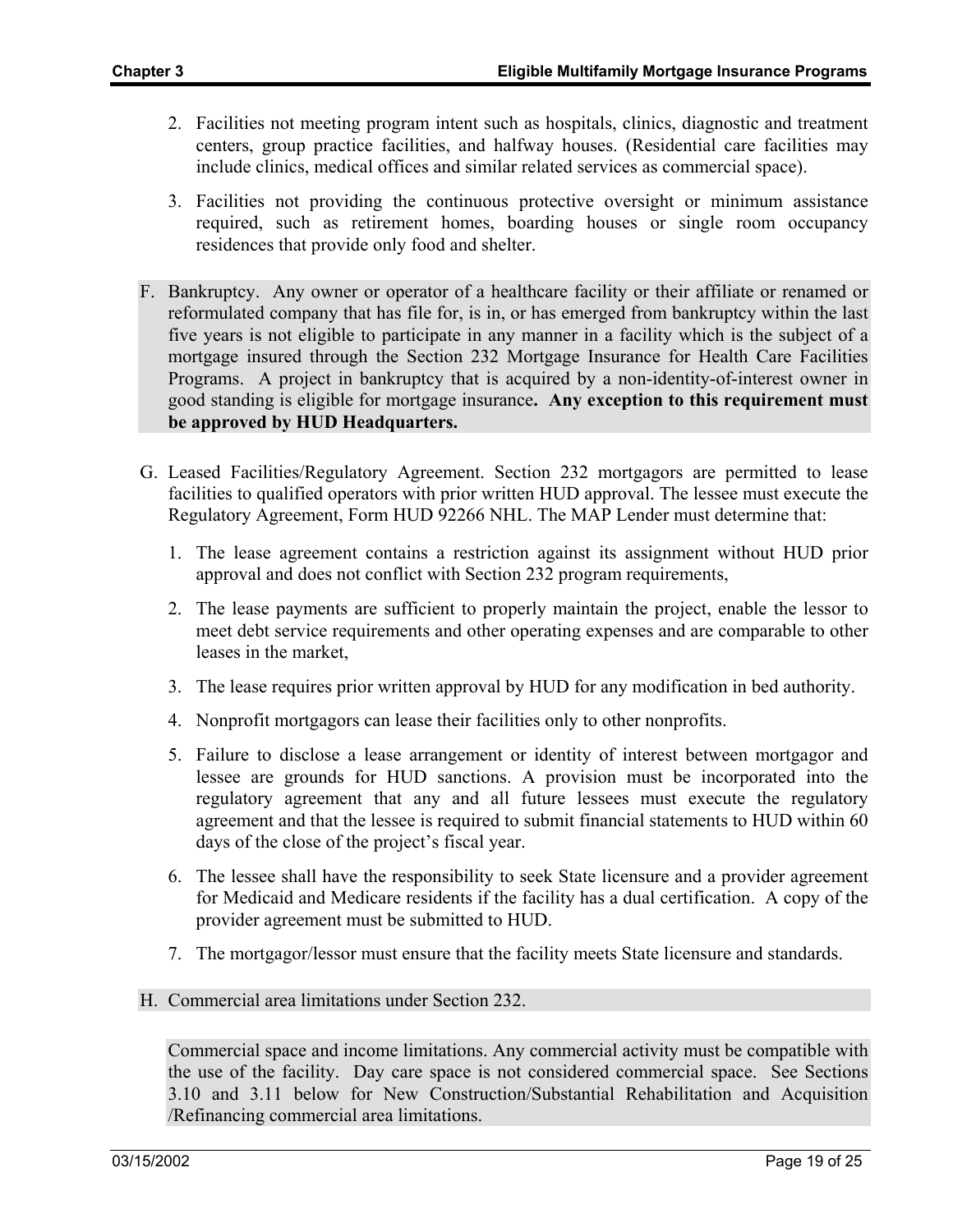- I. Eligible mortgagors. The following are eligible mortgagors under Section 232:
	- 1. Proprietary mortgagor. A proprietary mortgagor is a corporation, trust, partnership, individual or other qualified legal entity that is profit motivated.
	- 2. Nonprofit mortgagor. A nonprofit mortgagor is a corporation or association organized for purposes other than profit or gain for itself or persons identified therewith that HUD finds is no way controlled by or under the direction of persons or firms seeking to derive profit or gain therefrom. Generally, such a mortgagor must be chartered under Chapter 501(c)(3) of the Internal Revenue Code.
	- 3. Public mortgagor (Nursing homes only). A public mortgagor is a Federal or State instrumentality, a municipal corporate instrumentality of one or more States or a redevelopment or housing corporation formed under and restricted by Federal or State laws or regulations of a State banking or insurance department as to charges, capital structure, rate of return or methods of operation.
- J. Sinking Fund. HUD requires establishment of a sinking fund for nursing homes in States that:
	- 1. Include the capital component (depreciation and interest) in the Medicaid reimbursement for nursing homes and
	- 2. Use a pass-through method of paying the provider for the depreciation (straight line depreciation) on the assets.
	- The sinking fund captures the excess capital in the early years of the mortgage and sets aside monies (per the mortgagee schedule) in a separate fund account to pay the principal payment to offset shortfalls in the later years' capital investment.
- K. Funding Sources. Assisted living is primarily a private pay market. However, different States may have funding sources such as Medicaid or a State Supplemental Security Income (SSI) matching program.
- L. Liens/Secondary Financing. HUD is required by law to have a first lien position. Secondary loans are permissible in the case of other HUD-insured second mortgages (supplemental loans and operating loss loans) and other loans. (See Chapter 8 for complete details on secondary financing.)
- M. Real estate requirements. The mortgage shall be on real estate held:
	- 1. In fee simple; or
	- 2. Under a lease for not less than 99 years which is renewable or having a period of at least 10 years beyond the maturity date of the mortgage.
- N. Line of Credit Financing.
	- 1. HUD will recognize line-of-credit portfolio indebtedness attributable to acquisition costs, repairs and capital improvements.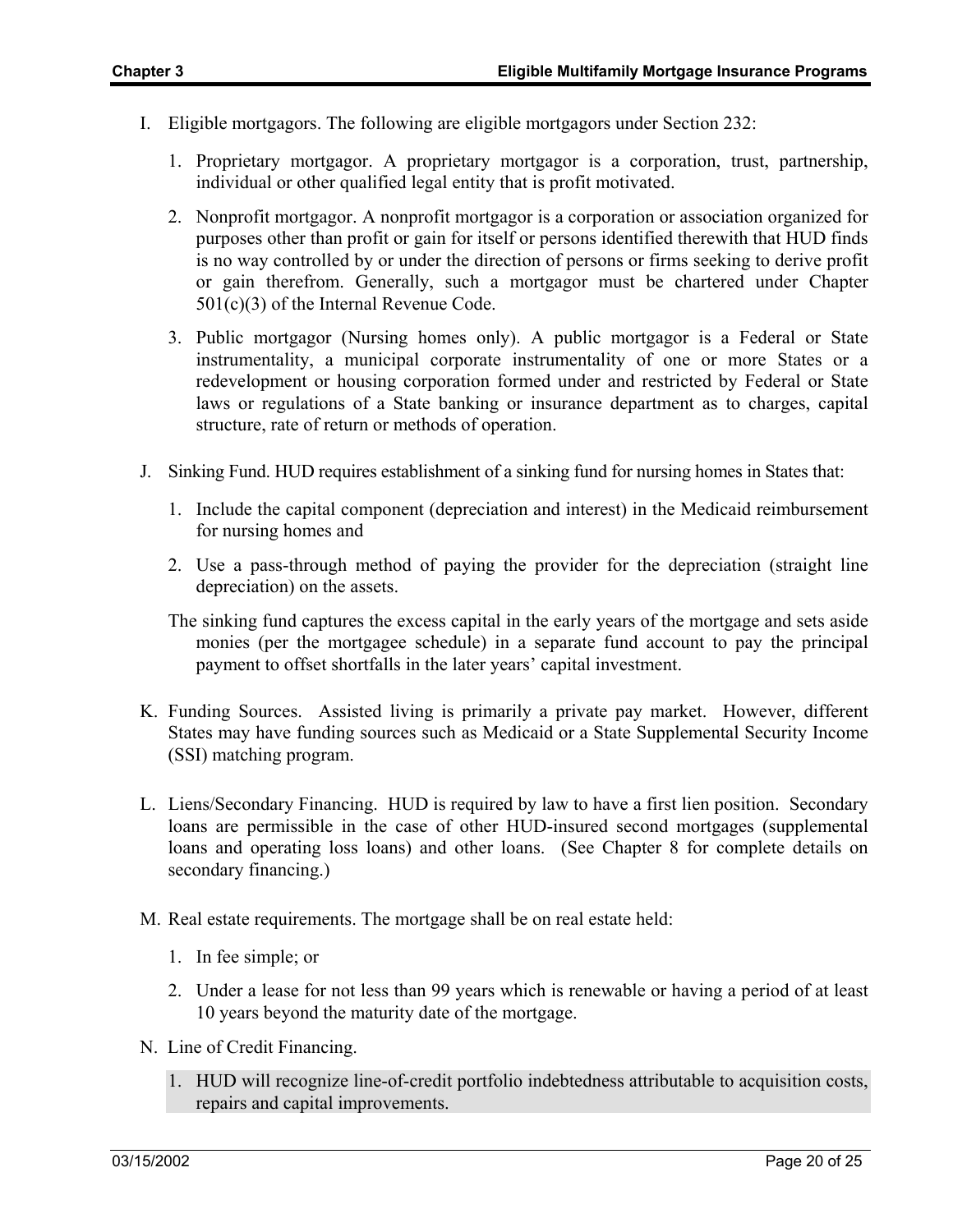- 2. The mortgagee must obtain a letter from the issuer of the line-of-credit listing each facility encumbered by the financing and the dollar amount needed for each facility to obtain a partial release from the financing. Absent the partial release information, the following are acceptable alternatives:
	- a. Option One. HUD will divide the line-of-credit debt by the total number of beds in the facilities to come up with the per bed debt.
	- b. Option Two. Based on MAP appraisals for all the facilities, HUD will add up the approved values for all the facilities. HUD will divide the line-of-credit debt by the sum of the values. Multiply the result by a facility's value to determine the amount of existing indebtedness to be assigned to a facility.

Note: Lenders may develop other options for assigning debt. HQ will review and approve these options on a case-by-case basis.

O. Real Estate Investment Trusts (REITs).

Some REITs have purchased health care facilities with cash raised from the sale of shares in the REIT. Historically, HUD has recognized that special circumstances may exist from time to time when dealing with REITs. In this case, we will treat the cash payment for the facility in the same manner as line-of-credit financing with the following exceptions.

- a. The REIT must submit from the independent certified public accountant a report of the cash payment made for each facility.
- b. An authorized officer of the REIT signs and dates a cover letter to HUD attesting the accuracy of the report. Said letter must contain the 1010 Criminal warning.
- c. HUD will recognize 75% of the cash payment as equivalent to existing debt.

### **3.10 Section 232 - New Construction/Substantial Rehabilitation**

Requirements: HUD can insure loans to cover both the construction and permanent loans (Insurance of Advances) or just the permanent loan (Insurance upon Completion).

- A. New construction. A facility qualifies as new construction when all project and construction elements are installed as part of the construction contract and no work has been done prior to the issuance of the HUD Firm Commitment.
	- 1. Work can begin after issuance of a HUD Firm Commitment with specific approval caseby-case from the HUD Field Office using the Early Construction Start process.
	- 2. Construction may not start on Insurance Upon Completion projects until issuance of a Firm Commitment.
- B. Substantial rehabilitation. A facility qualifies as substantial rehabilitation when: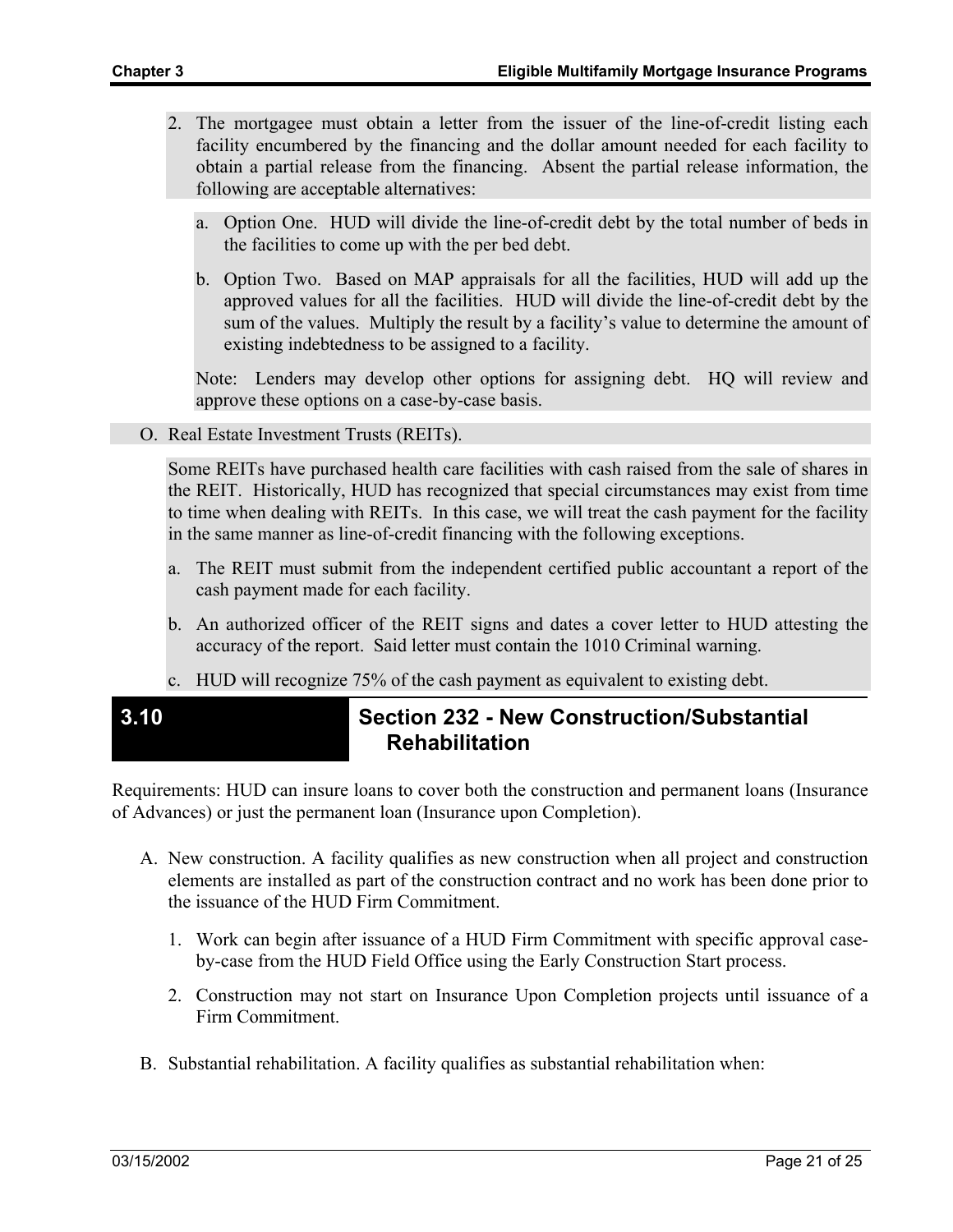- 1. The hard costs of repairs, replacements and improvements (including major movable equipment eligible for inclusion in the mortgage) and additions exceeds 15% of the project's value after completion of all repairs, replacements, improvements and additions, or
- 2. Two or more major building components are being substantially replaced. Additions are permitted in substantial rehabilitation projects, but the costs for the additions are *not* included in the eligibility test. Building additions combined with refinancing of an existing structure should be processed as a new construction, blended rate 232/223f application unless the work proposed on the existing facility meets the criteria for substantial rehabilitation on it's own without considering the costs of the new addition.
- C. Maximum mortgage limitations. In general the HUD maximum insurable mortgage is limited to the *lesser of:*
	- 1. 90% of HUD appraised value, including major movable equipment (95% for nonprofit mortgagors).
	- 2. mortgage amount supported by 1.11 debt coverage (90% of net income); 1.05 for nonprofit mortgagors (95% of net income). (See Chapter 8 for additional limits for substantial rehabilitation loans and complete details.)
- D. Mortgage term. The maximum mortgage term is 40 years or  $\frac{3}{4}$  of the remaining useful life of the property.
- E. Cost certification. The mortgagor is required to submit a cost certification prepared by an independent public accountant upon completion of construction or substantial rehabilitation. The amount of mortgage that is finally endorsed for insurance by HUD after completion of construction can be reduced based upon HUD review of the cost certified amounts. HUD approved cost certified amounts may qualify for a mortgage increase under specific conditions. The general contractor is required to submit a cost certification where a cost plus form of construction contract is used. Subcontractors with an identity of interest with the mortgagor or general contractor are also required to cost certify. (See Chapter 14 for complete details.)
- F. Federal Labor standards. The general contractor and all subcontractors are required to comply with federal wage and reporting requirements, including the payment of Davis Bacon prevailing wages and the submission of weekly certified payroll reports. (Prevailing wage schedules may be obtained from HUD.)
- G. Assurance of Completion. The mortgagor shall provide for assurance of completion of the project in forms approved by HUD.
	- 1. For non-elevator or three story or less elevator buildings where the cost of construction or rehabilitation is more than \$500,000, the assurance shall be in the form of corporate surety bonds for payment and performance, each in the amount of 100% of HUD's estimate of construction or rehabilitation cost. As an option, HUD would accept a completion assurance agreement secured by a cash deposit or Letter of Credit in the amount of 15% of the HUD estimate of construction or rehabilitation cost.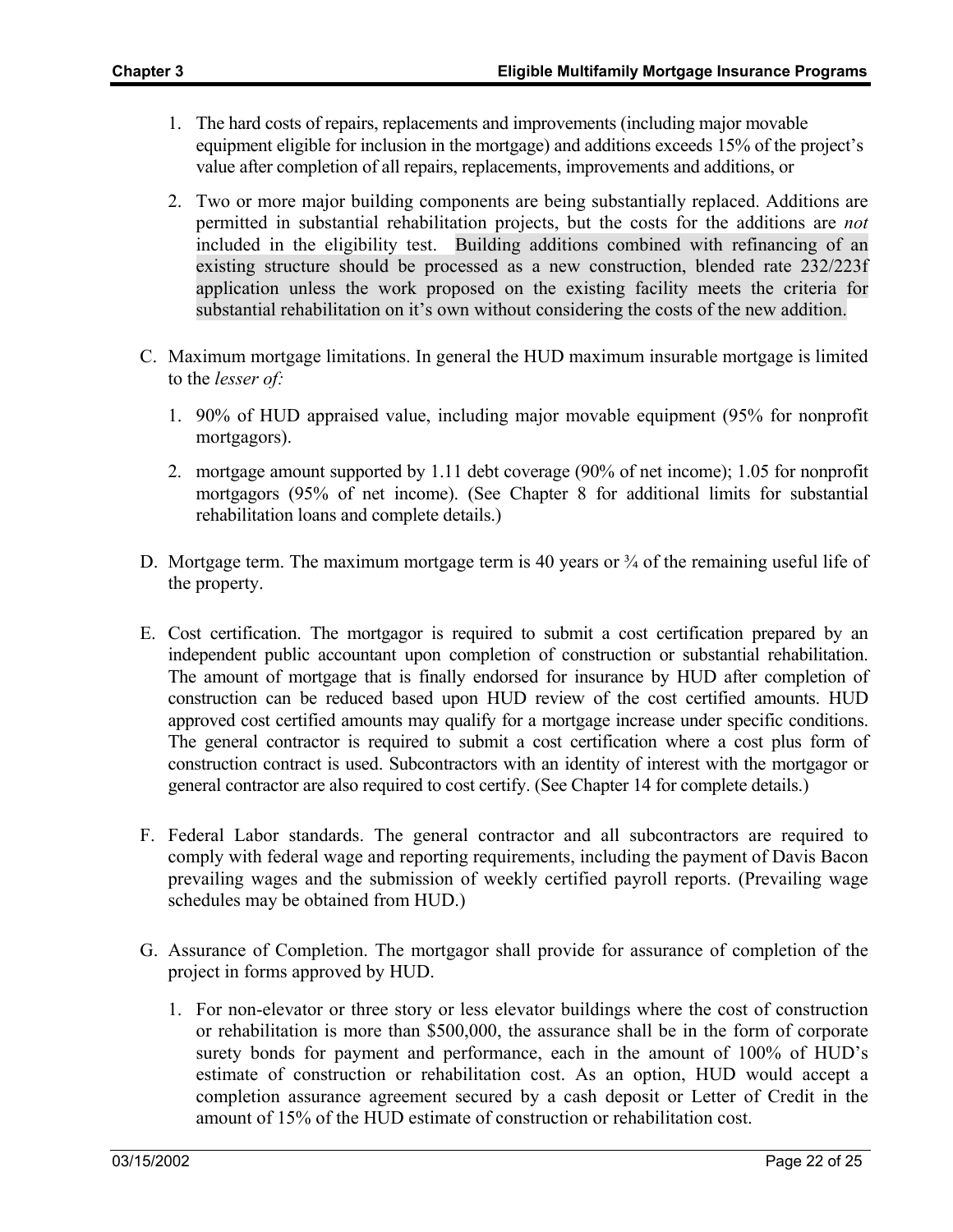- 2. For elevator buildings of 4 stories or more, the assurance shall be in the form of corporate surety bonds for payment and performance, each in the amount of 100% of HUD's estimate of construction or rehabilitation cost. As an option, HUD would accept a completion assurance agreement secured by a cash deposit or Letter of Credit in the amount of 25% of HUD's estimate of construction or rehabilitation cost. The mortgagee may provide more stringent requirements.
- H. Medicaid/Medicare Rule. Medicaid rates, regardless of the composition of the project's actual or proposed occupancy, will be used to establish the income estimate for 67% of nursing home/intermediate care beds. Medicare rates will be used for 3% of the beds. This restriction does not currently apply to board and care or assisted living facilities.
- I. Commercial Space and Income Limitations. New Construction/Substantial Rehabilitation is equivalent to 10 percent of the gross floor area of the project and 15 percent of the gross project income; commercial space that is intended to exclusively serve the residents of the facility is not counted toward the 10 percent limit.

## **3.11 Section 232/223(f) - Acquisition/Refinancing**

The major requirements for Section 232/223(f) Projects for acquisition or refinancing are as follows: (Any property acquired before the date of the mortgage insurance application shall be treated as a refinance transaction. Any property acquired after the date of the mortgage insurance application shall be treated as a purchase. In a purchase transaction, any identity of interest, however slight, between seller and purchaser requires the application to be processed as a refinance.)

- A. Property eligibility. The facility must have been completed or substantially rehabilitated for at least three years prior to the date of the Firm Commitment application. Projects with additions completed less than 3 years previous are eligible as long as the addition was not larger than the original project in size and number of beds.
- B. Ineligible facilities. Facilities requiring a level of repairs which constitutes substantial rehabilitation as defined in section 3.10 above are not eligible for mortgage insurance under this section.
- C. Insurance upon completion. HUD will only insure the permanent loan under this program if all critical repairs are completed before HUD endorsement of the mortgage.
- D. Delayed completion of repairs. HUD permits completion of **non-critical** repairs after endorsement for insurance with appropriate financial guarantees. (See Chapter 12 for complete details).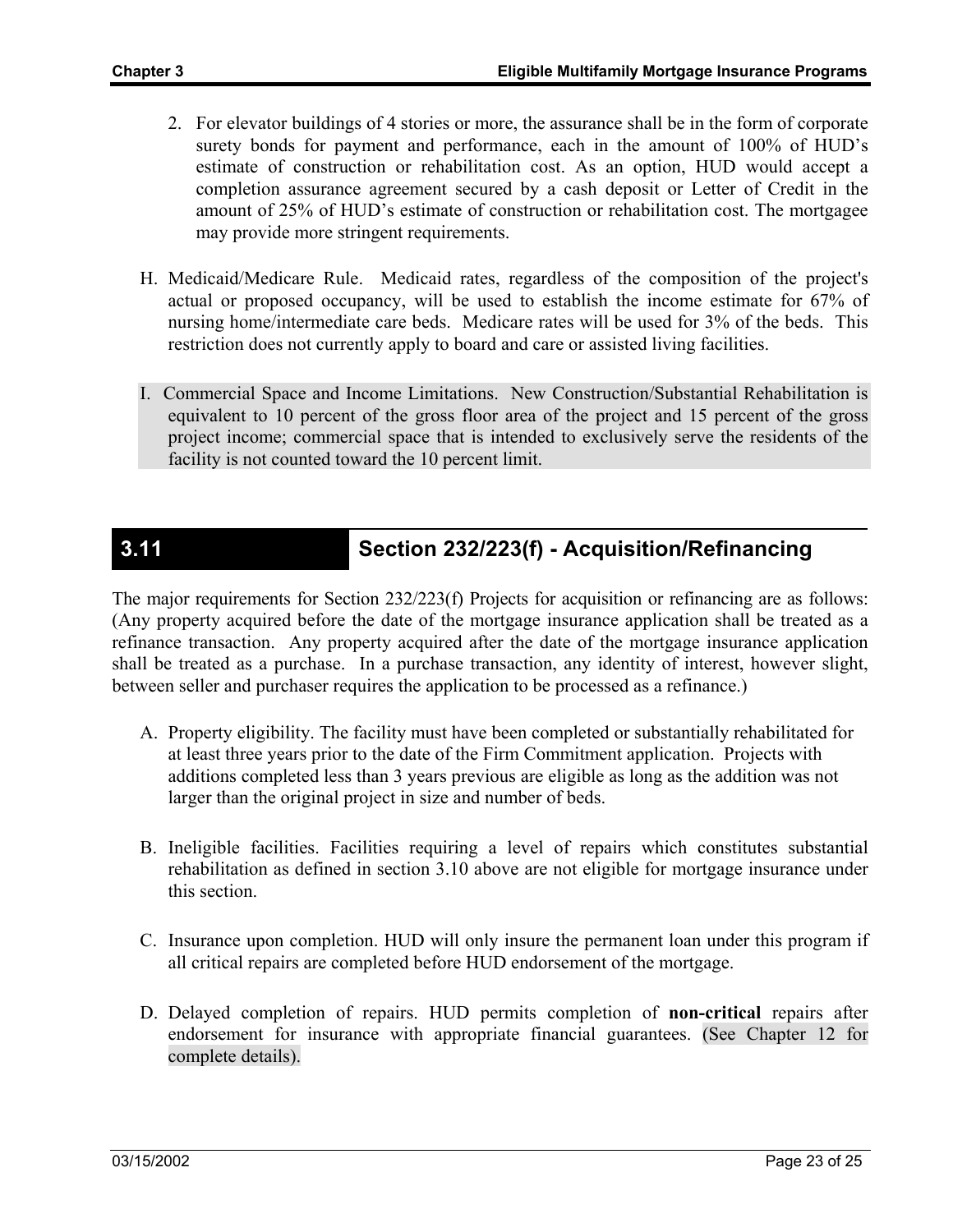- E. Davis Bacon Labor standards. To be eligible under this section, the level of required repairs cannot meet the standard for substantial rehabilitation. Therefore, the prevailing wage requirements of the Department of Labor do not apply to this program.
- F. Mortgage insurance premium. The HUD mortgage insurance premium is 1% of the mortgage amount for the first year, payable at endorsement of the mortgage, and .5% of the average outstanding principal balance thereafter. (See 24 CFR 207.252.)
- G. Maximum mortgage limitations. The maximum insurable mortgage is:
	- 1. For Purchase Transactions, the lesser of:
		- a. 85 % of HUD appraised value (90% for nonprofit mortgagors).
		- b. A mortgage amount supported by 1.1765 debt coverage (85% of net income); 1.11 for nonprofit mortgagors (90% of net income).
		- c. 85% of acquisition cost (90% for nonprofit mortgagors).
	- 2. For Refinance Transactions, the lesser of:
		- a. 85% of HUD appraised value (90% for nonprofit mortgagors).
		- b. A mortgage amount supported by 1.1765 debt coverage (85% of net income); 1.11 for nonprofit mortgagors (90% of net income).
		- c. The cost to refinance the existing debt.

(See Chapter 8 for complete details.)

- H. Cost certification. The mortgagor must certify the actual costs incurred in the acquisition or refinancing of the property.
- I. Mortgage Term. The term of the mortgage cannot exceed 35 years or  $\frac{3}{4}$  of the remaining economic life of the physical improvements.
- J. No Equity Take-Out. Borrowers may not receive any cash proceeds from the refinance of the mortgage under Section 232/223(f). The sole purpose for the program is for owners to refinance at lower interest rates, reduce debt service requirements, and make needed repairs.
- K. Medicaid/Medicare Rates. The income estimate should be based on the percentage of Medicaid/Medicare beds shown on the last 3 years of financial statements.
- L. Firm Commitment Processing Only. There is no preapplication submission for Section 223(f) applications. Preliminary inquires with the HUD staff are encouraged if there are concerns about marketability, environment or competing proposals.